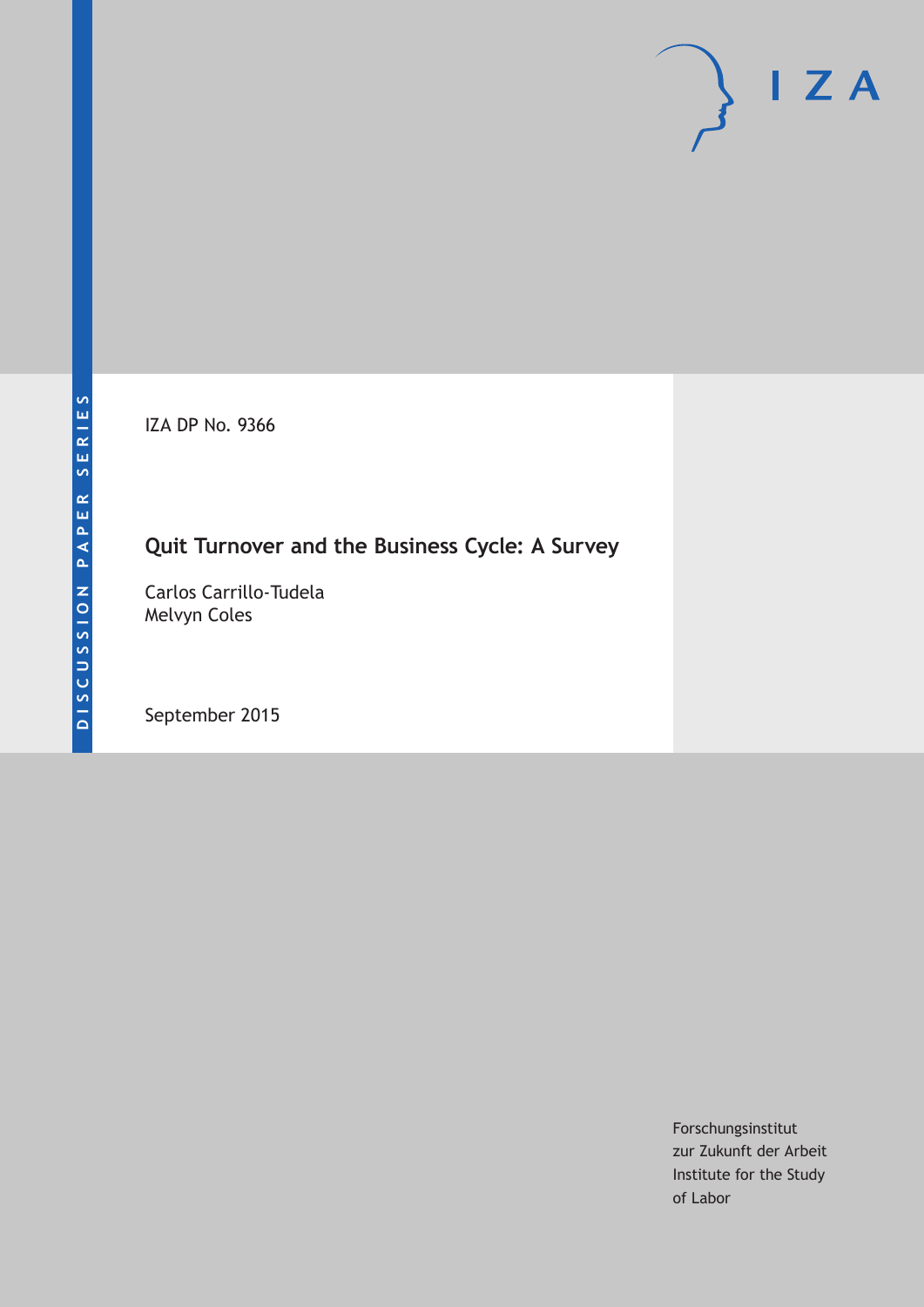# **Quit Turnover and the Business Cycle: A Survey**

### **Carlos Carrillo-Tudela**

*University of Essex, CEPR, CESifo and IZA* 

### **Melvyn Coles**

*University of Essex* 

Discussion Paper No. 9366 September 2015

IZA

P.O. Box 7240 53072 Bonn **Germany** 

Phone: +49-228-3894-0 Fax: +49-228-3894-180 E-mail: iza@iza.org

Any opinions expressed here are those of the author(s) and not those of IZA. Research published in this series may include views on policy, but the institute itself takes no institutional policy positions. The IZA research network is committed to the IZA Guiding Principles of Research Integrity.

The Institute for the Study of Labor (IZA) in Bonn is a local and virtual international research center and a place of communication between science, politics and business. IZA is an independent nonprofit organization supported by Deutsche Post Foundation. The center is associated with the University of Bonn and offers a stimulating research environment through its international network, workshops and conferences, data service, project support, research visits and doctoral program. IZA engages in (i) original and internationally competitive research in all fields of labor economics, (ii) development of policy concepts, and (iii) dissemination of research results and concepts to the interested public.

IZA Discussion Papers often represent preliminary work and are circulated to encourage discussion. Citation of such a paper should account for its provisional character. A revised version may be available directly from the author.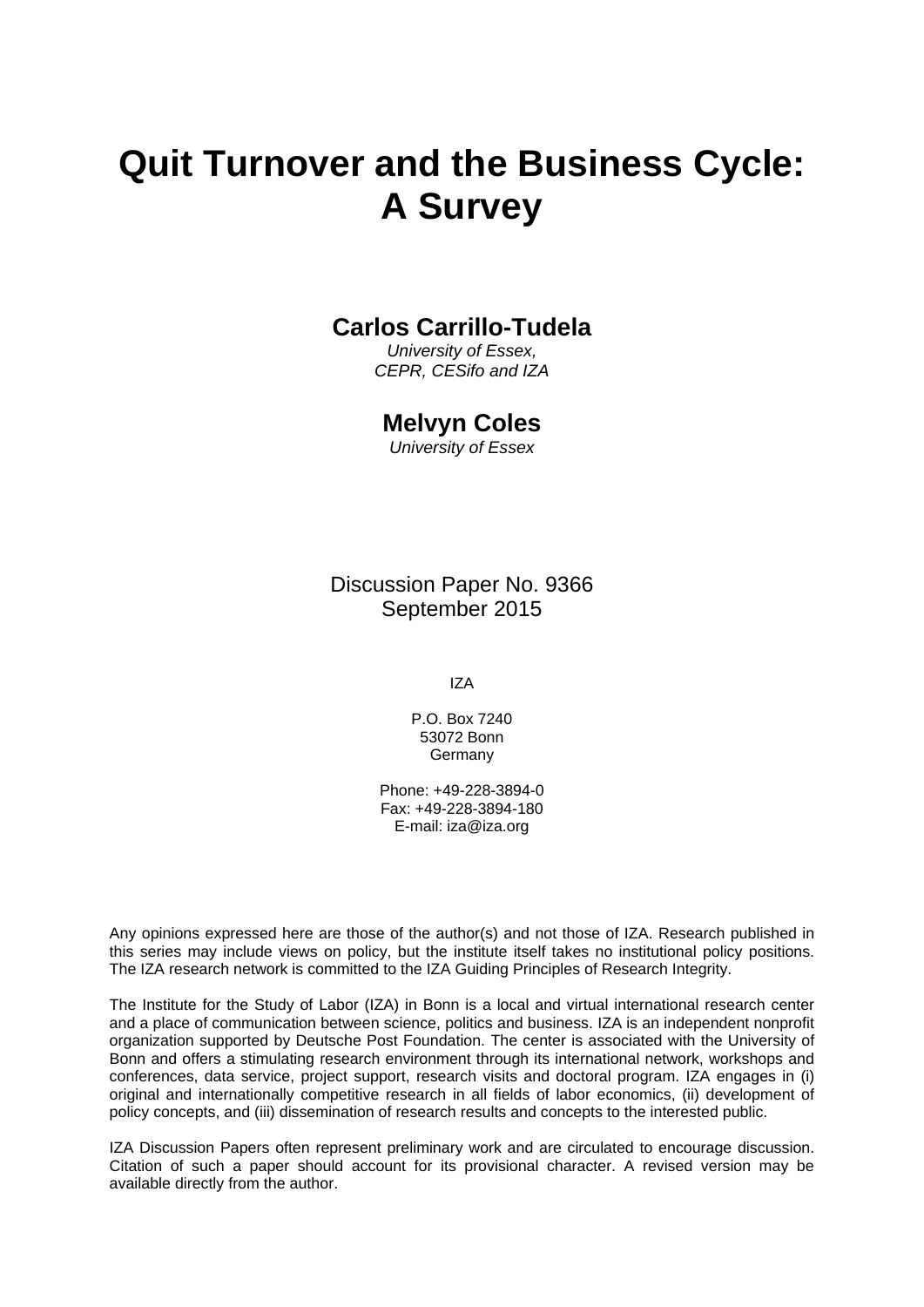IZA Discussion Paper No. 9366 September 2015

# **ABSTRACT**

# **Quit Turnover and the Business Cycle: A Survey**

The focus of this chapter is to consider new developments in the search and matching literature where wages, quit turnover and unemployment are endogenously determined in economies with aggregate shocks. The aim of the discussion is not only to highlight possible market failures but also to explain how on-the-job search and employee turnover fundamentally affect our understanding of fluctuations in aggregate employment.

JEL Classification: J62, J63, J64

Keywords: business cycles, employer-to-employer transitions, search

Corresponding author:

Melvyn Coles Department of Economics University of Essex Wivenhoe Park Colchester, CO4 3SQ United Kingdom E-mail: mcoles@essex.ac.uk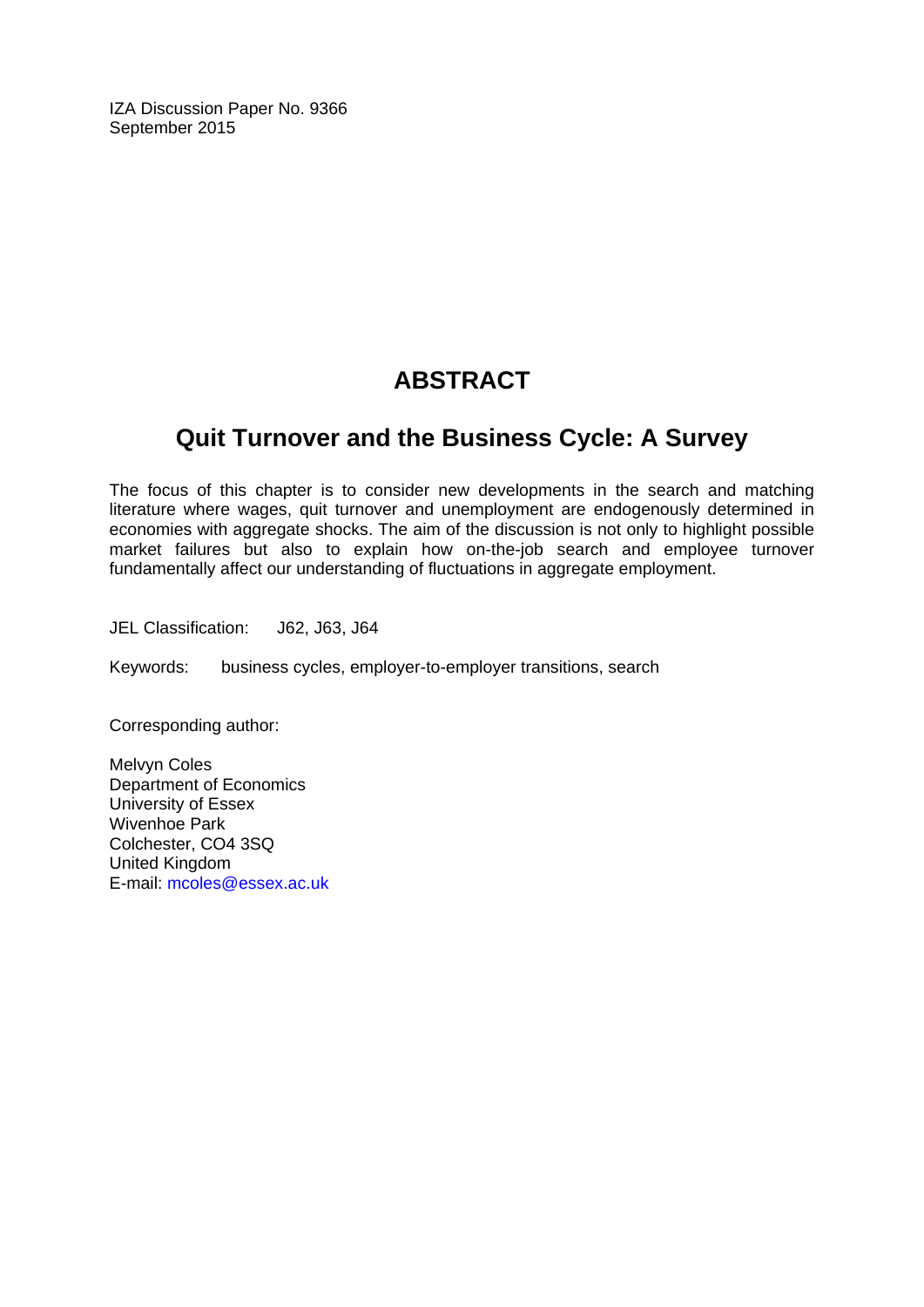# 1 Introduction

Workers might change jobs for many reasons. They might fall out with the boss and so decide to change employer, or learn that the job is not really for them, or they might accept a poorly paid job as being preferable to being unemployed - say gathering work experience improves one's CV - and continue search for something better while employed. A slightly different reason is that some firms may hit a sticky patch and, fearing the risk of layoff, employees quit to more permanent employment elsewhere. A competitive labor market ensures such quit turnover is efficient: it reallocates workers from less to more productive matches. In non-competitive labor markets, however, firms always have the incentive to increase profit by paying a wage below marginal product while, in the absence of slavery contracts, employees always retain the option of quitting to better paid employment. The interaction between these two forces need not generate efficient outcomes. The focus of this chapter is to consider new developments in the search and matching literature where wages, quit turnover and unemployment are endogenously determined in economies with aggregate shocks. The aim of the discussion is not only to highlight possible market failures but also to explain how on-the-job search and employee turnover fundamentally affect our understanding of fluctuations in aggregate employment.<sup>1</sup>

We begin with some motivating evidence. Gross hire flows and gross job separation flows are large, volatile and dwarf the relatively small (net) changes in employment. Using quarterly data, Figure 1 describes how (i) gross hires, (ii) gross job separations and (iii) total employment evolved in the U.K. over the period 1993-2013. All series are drawn to the same scale (thousands of workers) where the left scale describes the gross quarterly flows while the right scale describes total UK employment.<sup>2</sup>

An economy with full employment would find gross hires and gross separations perfectly overlap. Instead with less than full employment, employment increases whenever gross hires exceed gross job separations. The central feature of these data, however, is that gross job hires and gross job separations vary widely over the cycle, though the two time series track each other so that the gap between them is always small. For example

<sup>&</sup>lt;sup>1</sup>For a wider survey of the on-the-job search literature see Mortensen (2003), Manning (2003). More recently Hornstein et al. (2011) ask whether job search models can explain the large amount of wage dispersion in the data and conclude that on-the-job search plays an important role in explaining such data. When in addition there is learning-by-doing, the framework is easily consistent with the data; interesting papers using this extended approach include Burdett et al. (2011, 2015), Bagger et al. (2014). Other important developments use the on-the-job search framework to identify wages and equilibrium sorting, see for example Eeckhout and Kircher (2011), Hagedorn et al. (2014), Lamadon et al. (2014). Such work, however, is beyond the remit of this chapter.

<sup>&</sup>lt;sup>2</sup>We use the U.K. Labour Force Survey to construct the time series reported in the figure. These series are smoothed using a 4 quarter moving average.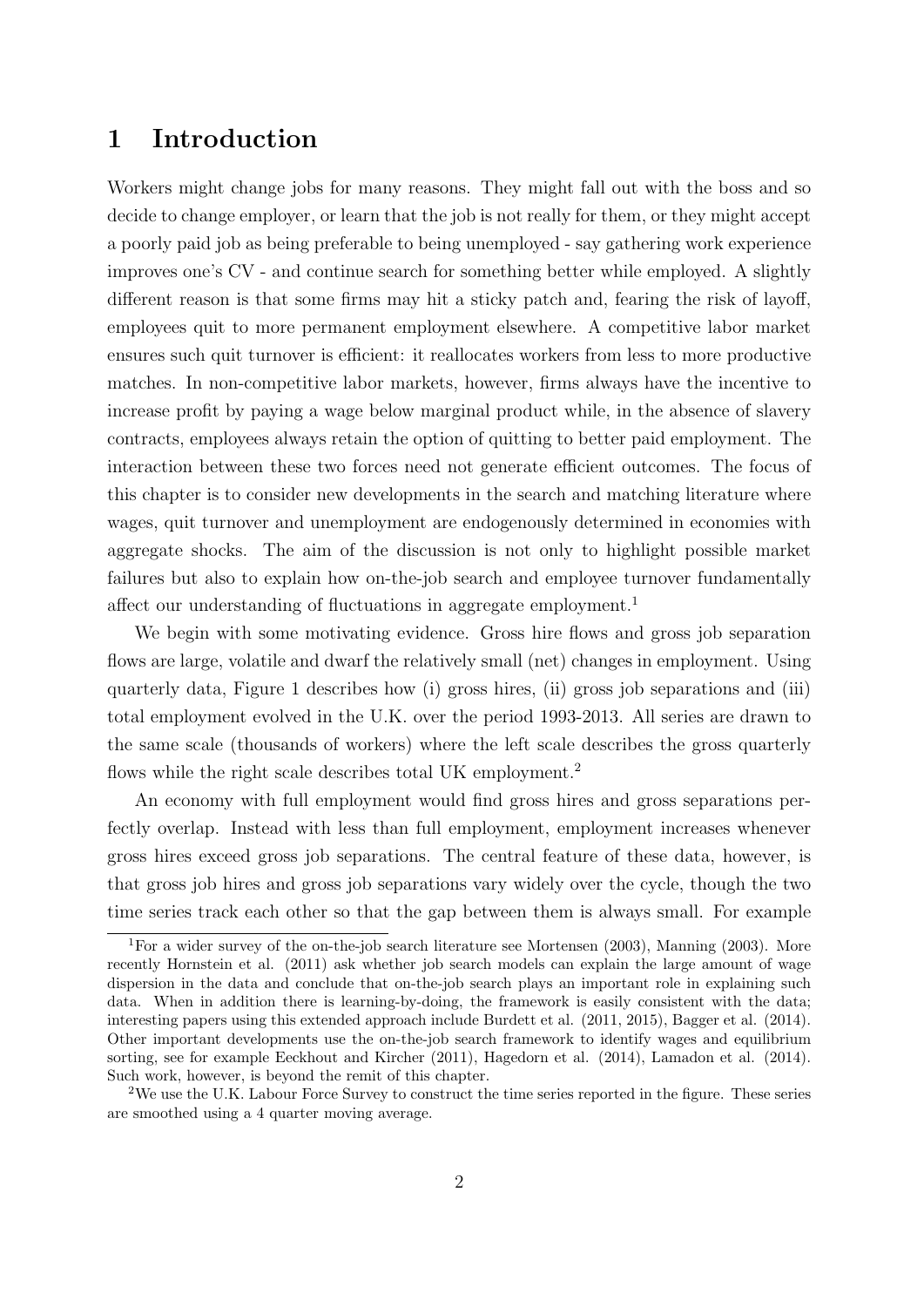

Figure 1: Gross hires, job separations and employment in the UK: 1993-2013

the 2008-2009 recession was associated with an alarming 20% drop in gross hires. Unemployment grew strongly during this phase for separations exceeded hires, but the steep fall in hires was closely matched by a steep fall in job separations resulting in a decline in employment which was (relatively) modest.

So why do gross hires and gross separations track each other so closely? The answer is that quit turnover is both large and endogenous. For example, we find that on average 42% of the quarterly hires reported in Figure 1 are filled by job-to-job transitions (see also Fallick and Fleishman (2004) for similar evidence using U.S. data). Thus when gross hires increase in a boom, so does quit turnover. A competitive framework explains such turnover as a creative/destruction process: as new high productivity jobs come on the market, the competitive process drives up the market-clearing wage and workers quit (or separate) from low productivity firms to the new, more productive ones. Monopsony equilibrium with less than full employment instead implies quit turnover increases in the recovery simply because there are more jobs available on the market and, just like the unemployed who wish to escape a low income state, so do workers in low wage employment. The key issue then is understanding the nature of quit turnover and unemployment over the cycle.

Figure 1 does not distinguish between separations due to job destruction shocks (where laid-off workers enter unemployment), or separations where an employee simply quits to take preferred employment elsewhere. Table 1 describes for the U.K. how the job finding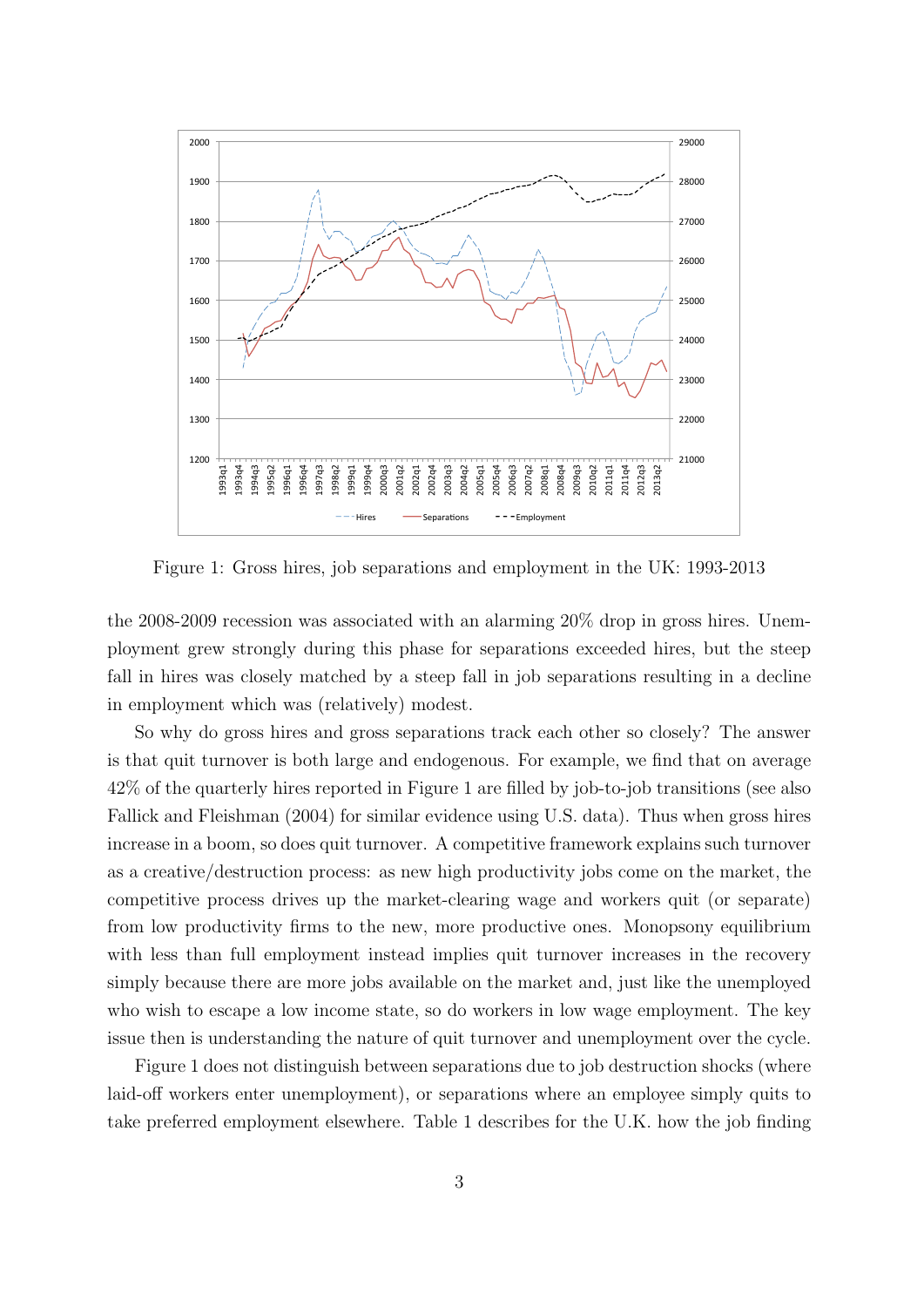hazard rates of the unemployed  $(h^{UE})$ , job-to-job hazard rates of the employed  $(h^{EE})$  and separation hazard rates of the employed into unemployment  $(h^{EU})$  covary with measures of worker productivity, unemployment and GDP.<sup>3</sup>

| Raw correlations               | Unemployment GDP Productivity |         |         |
|--------------------------------|-------------------------------|---------|---------|
| $h^{UE}$ (re-employment rates) | $-0.44$                       | 0.47    | 0.43    |
| $h^{EE}$ (job-to-job quits)    | $-0.61$                       | 0.76    | 0.76    |
| $h^{EU}$ (job-to-unemployment) | 0.28                          | $-0.53$ | $-0.62$ |

Table 1: Cyclical Correlations

Table 1 reveals that hazard rates into unemployment  $[h^{EU}]$  are strongly countercyclical: recessions are characterised by many more employed workers entering unemployment. In contrast, unemployed worker re-employment rates  $[h^{UE}]$  and employed worker job-to-job transition rates  $[h^{EE}]$  are strongly procyclical (and highly correlated with each other).

Burdett (1978) and Burdett and Mortensen (1998) [BM from now on] are the key seminal papers on endogenous quit turnover in non-competitive labor markets. Given an exogenous distribution of wage offers by firms, Burdett (1978) shows how on-the-job search generates a worker wage profile which, in expectation, is an increasing, concave function of age. The wage profile is increasing (in expectation) as each time the worker receives a better outside offer the worker quits to take the better paid post. The wage profile is concave for each time the worker quits to take a better paid position, the worker, in the future, is less likely to find an even better paid position. Thus a worker's quit rate also declines (on average) with age. Furthermore workers fear being laid-off as they will, once more, have to climb the wage ladder starting from the bottom rung. In a most elegant way, on-the-job search captures many features of the labor market experience.

BM extend those insights to an equilibrium framework where firms which pay higher wages enjoy lower quit rates and attract more hires. This chapter examines the recent literature which further extends that approach to aggregate shocks and costly hiring. The former extension is important for job-to-job quits are highly procyclical and so likely to have a direct impact on (cyclical) unemployment. The second is important for it is key to understanding how non-competitive hiring and quit turnover distorts unemployment and so identifies genuine policy issues.

In the absence of slavery contracts, an important issue is what type of employment

<sup>&</sup>lt;sup>3</sup>The table is constructed using the U.K. LFS for the period 1991-2012, where  $h^{UE}$  is measured as the ratio between the flow of workers that were unemployed in quarter  $t$  and transited to employment in quarter  $t + 1$  and the stock of unemployed workers in quarter t; i.e.  $h_t^{UE} = UE_{t+1}/U_t$ . We measure  $h^{EU}$ and  $h^{EE}$  in similar ways but based on the stock of employed workers. Worker productivity is measured using output per worker. The correlations shown in the table are computed using the cyclical components of the log of each of these series using an HP filter with a smoothing parameter value of 1600.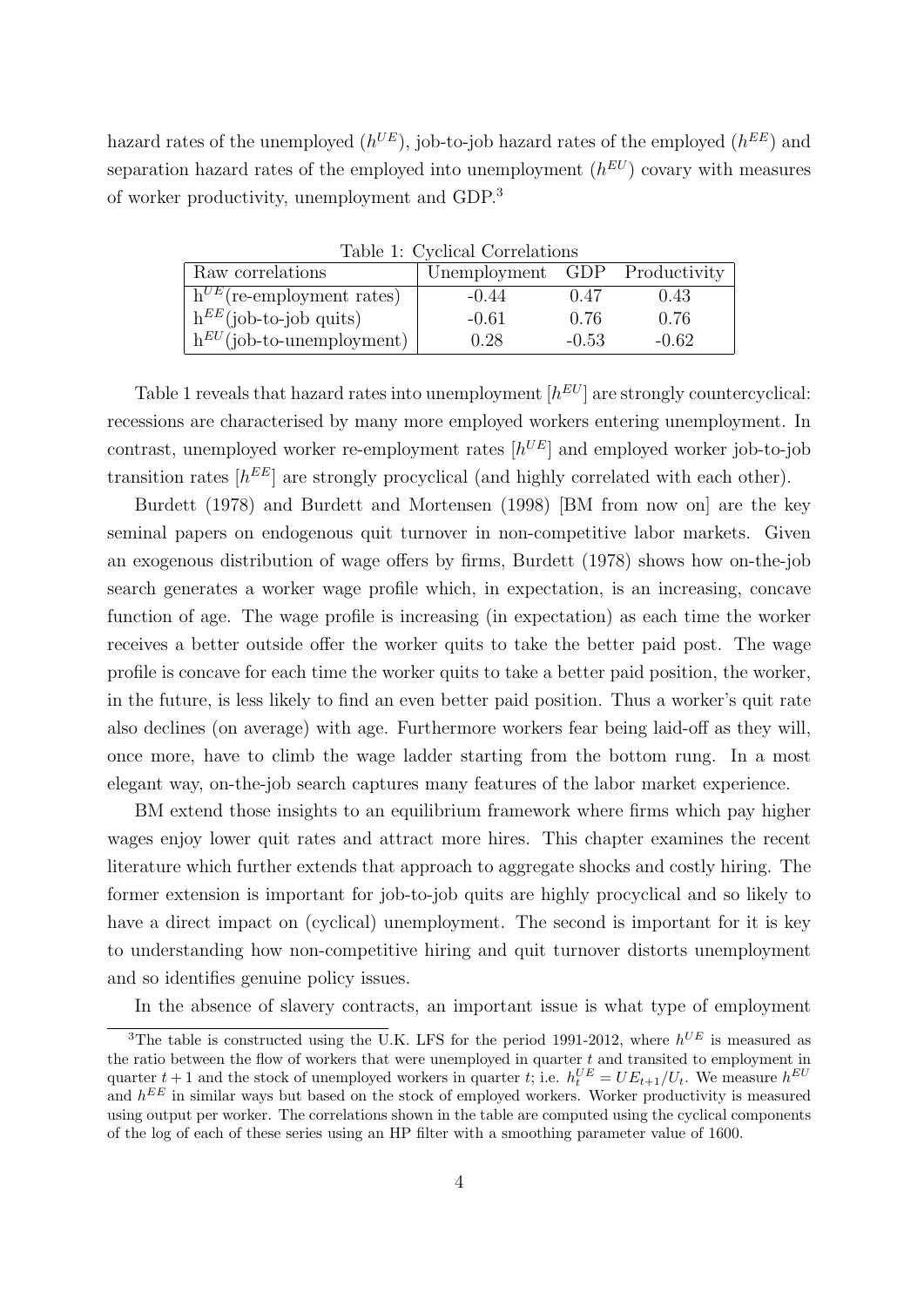contract should a firm offer? Stevens (2004) provides an excellent analysis of the set of first best contracts when there is on-the-job search with risk neutral workers.<sup>4</sup> One optimal contract is that a new hire buys the job - the worker pays a job fee  $f > 0$  - and signs an employment contract where the firm promises to pay marginal product in the entire future. Menzio and Shi (2011) adopt this simple contract structure in a directed search framework with idiosyncratic match payoffs. The resulting analysis is "close" to the competitive paradigm in that it finds the allocation of resources, and unemployment in particular, is efficient. It provides an excellent first step in understanding how a quasicompetitive economy with frictional unemployment and endogenous quit turnover reacts to aggregate shocks. We examine those insights in detail below.

A different optimal contract is that the terms of trade are determined by Bertrand competition when a worker receives an outside offer (e.g. Postel-Vinay and Robin (2002)). As long as there is no endogenous job search effort (otherwise employees chase outside offers to get a pay increase - see Postel-Vinay and Robin (2004) for example), quit turnover is again jointly efficient. Robin (2011) extends that case to aggregate productivity shocks, though with no costly hiring margin. Lise and Robin (2015) further extend that approach by introducing a competitive vacancy market. It turns out this sequential auction approach is remarkably flexible and useful for structural estimation. We also describe this framework in detail below.

A very different approach, however, instead supposes labor contracts are not first best. Job fees are rarely (if ever) observed in the labour market (presumably the real world issue is that it is not possible to verifiably measure a worker's marginal product). Although university chancellors might consider matching outside offers in academia, it is not clear that Bertrand competition is widespread practice in other occupations. We use dynamic monopsony here to refer to the case of equal treatment: that a firm must pay the same wage to equally productive workers doing the same job regardless of race, gender, sexuality, etc. Thus should an employee on the factory floor receive an outside offer, the firm does not Bertrand compete on that worker's wages (the sequential auction approach presumes perfect wage discrimination). Rather the worker is allowed to quit to the preferred employment opportunity and the firm considers whether to hire a replacement at the company wage.

As is well known, non-competitive price setting with no price discrimination generates economic inefficiencies. The classic textbook case argues a monopsonist increases profit by lowering its wage along the labour supply curve. With dynamic monopsony as considered

<sup>&</sup>lt;sup>4</sup>We do not consider here contracts which increase wages with seniority and so reduce worker quit rates by rewarding loyalty. See Burdett and Coles (2003), Shi (2009), Lentz (2014) for the analysis of optimal wage-tenure contracts with equilibrium job search and risk averse workers.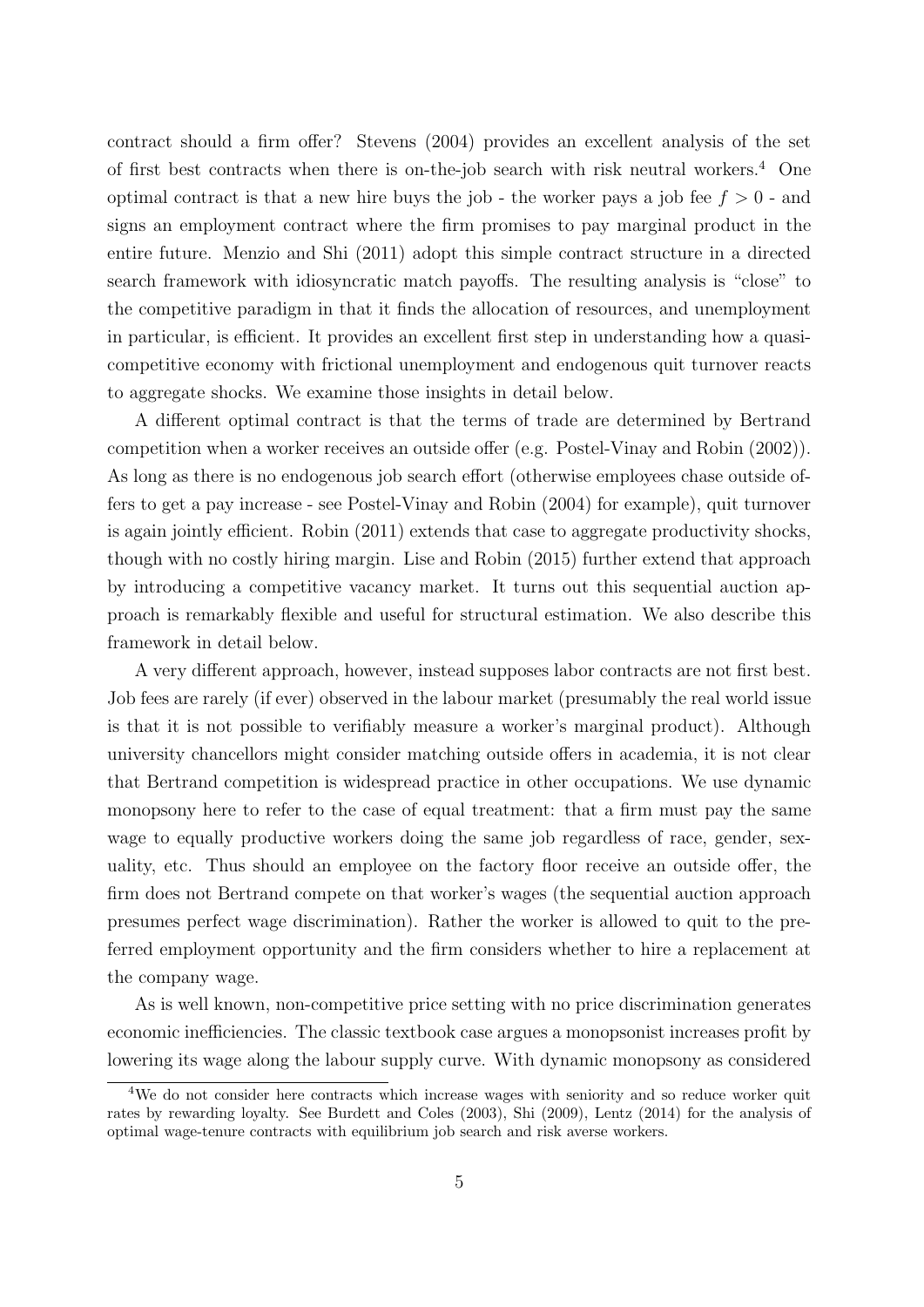here, however, the market inefficiency is more subtle. In Coles and Mortensen  $(2015)$ , equilibrium unemployment is inefficiently high not because firm hiring rates are too low, rather because quit rates are too high and replacing workers who quit is a time consuming process. Or put differently, unless and until a firm replaces a worker who quits, a job to job transition implies a job is destroyed at the previous employer. Not surprisingly, excessive job destruction rates generate too high unemployment.

Unfortunately describing stochastic equilibria with dynamic monopsony and costly hiring is complex. The Menzio and Shi (2011) and Lise and Robin (2015) approaches are tractable for they assume efficient contracts, a zero profit condition for vacancy creation and a constant returns to scale matching technology. As is standard in the DMP framework without on-the-job search, this generates a very special result - that equilibrium values are independent of unemployment. The free entry assumption, however, is clearly strong. Unfortunately any other hiring cost technology requires identifying the optimal hiring strategy of each individual firm given the quit strategies of its employees which, in turn, depend on the entire set of firm hiring strategies. In a stochastic environment, this is a complex fixed point problem.

Moscarini and Postel-Vinay (2013) were the first to extend the dynamic monopsony framework of Burdett and Mortensen (1998) to the stochastic case. Here we focus on the Coles and Mortensen (2015) framework which instead assumes hiring costs exhibit constant returns to scale; that is, a firm with twice as many employees which wishes to hire twice as many new recruits has twice the hiring costs. The resulting structure generates Gibrat's Law, that firm growth rates depend on productivity but are otherwise independent of firm size. The simpler structure not only yields a fully tractable macroequilibrium, the model is extended to allow firm turnover with entry by new start-up companies and idiosyncratic firm productivity shocks.

After quickly describing the BM framework, the following describes and discusses these stochastic extensions. The conclusion describes the insights learned from these approaches.

# 2 The BM Paradigm

Time is continuous, denoted  $t \in [0,\infty)$ . There is a unit measure of workers who are risk neutral, equally productive, infinitely lived and discount the future at rate  $r > 0$ . At any point in time, each worker is either (i) employed earning some wage  $w$ , (ii) unemployed with home production  $b \geq 0$ . We let U denote the unemployment rate.

There is a unit measure of firms indexed by  $x \sim U[0, 1]$ , where each firm x is risk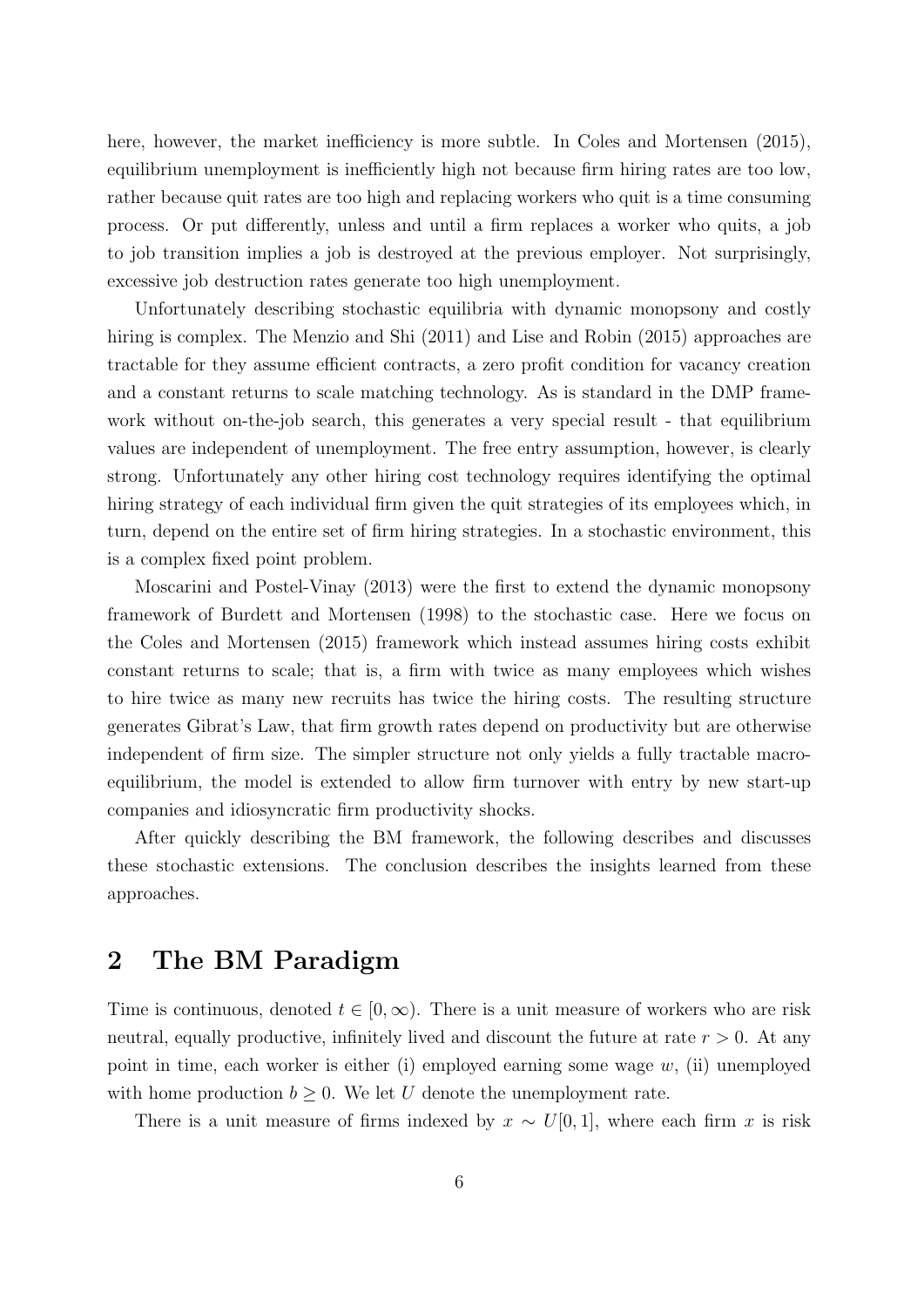neutral with productivity  $p(x) > b$  and  $p(.)$  is an increasing function. There are constant returns to scale: a firm with n employees generates flow revenue  $np(x)$ . There is exogenous job destruction: at rate  $\delta > 0$  an employee at firm x separates and enters unemployment.

There are no hiring costs and all workers receive job offers at an exogenous rate: unemployed workers receive jobs offers at rate  $\lambda_0$ , while employed workers receive job offers at rate  $\lambda_1$ . The data suggest  $\lambda_1 < \lambda_0$  as unemployed worker re-employment rates are much greater than employed worker job-to-job transition rates.<sup>5</sup> In steady state (below we extend to non-steady state), each firm x precommits to a fixed wage  $w = w(x)$  which it pays to each employee. Corresponding to these wage strategies  $w(.)$  is a distribution of wage offers  $F(.)$ . BM show this distribution, in equilibrium, is continuous (no mass points) and has connected support. For ease of exposition we simply assume  $F(.)$  has these properties. As the wage paid is fixed, if an employee receives an outside job offer at wage  $w' > w$ , the worker accepts the job offer and quits. Once a worker rejects a job, there is no recall.

A key object is the employment distribution  $G(x)$ , where  $1 - G(x)$  is the measure of workers who are employed in firms with type greater than  $x$ . Identifying equilibrium takes two steps. As workers do not care about the firm's type  $x$ , only the wage  $w$  that it pays, the first step is to describe the optimal job search strategies of workers. This is very simple. The second step is to describe the equilibrium wage strategies of firms  $x \in [0,1]$ given the reservation wage  $R$  of unemployed workers and that on-the-job search implies employed workers will quit if offered a better paid job.

#### 2.1 Reservation wage strategies in BM

Standard arguments imply, with random contacts, that the flow value of being unemployed satisfies the Bellman equation

$$
rV^U = b + \lambda_0 \int_{\underline{w}}^{\overline{w}} \max[V^E(w') - V^U, 0] dF(w'),
$$

where  $V^{E}(w)$  is the value of being employed on wage w and satisfies<sup>6</sup>

$$
(r+\delta)V^{E}(w) = w + \lambda_1 \int_{\underline{w}}^{\overline{w}} \max[V^{E}(w') - V^{E}(w), 0] dF(w') + \delta V^{U}.
$$

<sup>5</sup>In the UK, for example, using the LFS for the period 1991-2012 we find that the average quarterly value of  $h^{UE}$  is 0.26, while the average quarterly value of  $h^{EE}$  is 0.026.

<sup>&</sup>lt;sup>6</sup>While  $V^{E}(w) \geq V^{U}$ , otherwise the worker quits into unemployment and obtains  $V^{U}$ .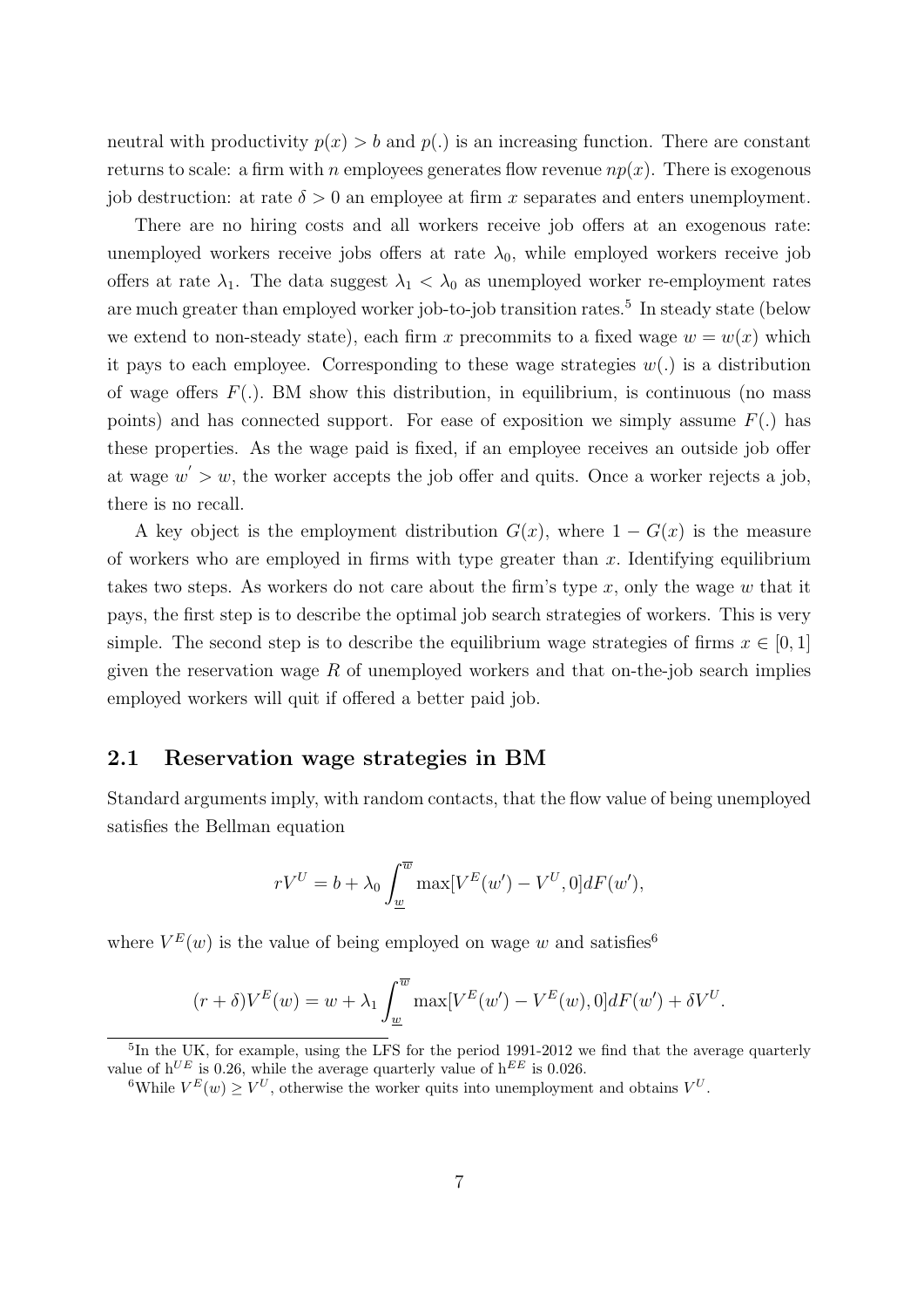As  $V^E$  must be increasing in the wage paid w [it is better to earn a higher wage], an unemployed worker accepts any job offer with wage  $w \geq R$  where  $V^{E}(R) = V^{U}$ . Putting  $w = R$  in the above and solving identifies the reservation wage equation:

$$
R = b + (\lambda_0 - \lambda_1) \int_R^{\overline{w}} [V^E(w) - V^U] dF(w).
$$
 (1)

Equation (1) identifies an important tension in this literature. The case  $\lambda_0 > \lambda_1$ assumes unemployed workers have access to a more efficient search technology: taking a job implies a fall in the job offer rate. Unemployed workers thus require wage  $w \geq R > b$  to compensate for foregone search effectiveness. This case would not seem entirely realistic: if anything network effects suggest that already employed workers have better opportunities for accessing outside job offers. If all workers instead have equal access to the same search technology, the reservation wage equation implies  $R = b$  (there is no foregone search effectiveness by taking a job) even though unemployed job seekers might choose greater search effort and so enjoy more frequent job offers (e.g. Lise (2013)). Unfortunately we must rule out endogenous job search effort. For ease of exposition we assume  $\lambda_0 = \lambda_1$ so that  $R = b$ , and refer the reader to BM for the extended case. We continue to retain the  $\lambda_0$ ,  $\lambda_1$  distinction, however, as it is useful to distinguish between the two types of job offers.

#### 2.2 Equilibrium wage strategies in BM

Consider now any firm  $x' \in [0, 1]$ . This firm takes as given the wage strategies  $w(x)$  of all other firms  $x \in [0,1]$  which together determine F. Let  $G_w$  denote the steady state distribution of earnings across employed workers. For any wage  $w \ge R = b$ , steady state turnover implies  $G_w$  is given by:

$$
\delta[1 - G_w(w)] = [\lambda_0 U + \lambda_1[G_w(w) - U]] [1 - F(w)],
$$

where the left hand side describes the flow out of workers employed on wage greater than  $w$  [through job destruction] which, in steady state, must equal the flow in [which is composed of those unemployed and those employed on a wage below  $w$  who receive a wage offer greater than  $w$ . Solving implies

$$
G_w(w) = \frac{\delta + (\lambda_1 - \lambda_0) [1 - F(w)] U}{\delta + \lambda_1 [1 - F(w)]}.
$$
 (2)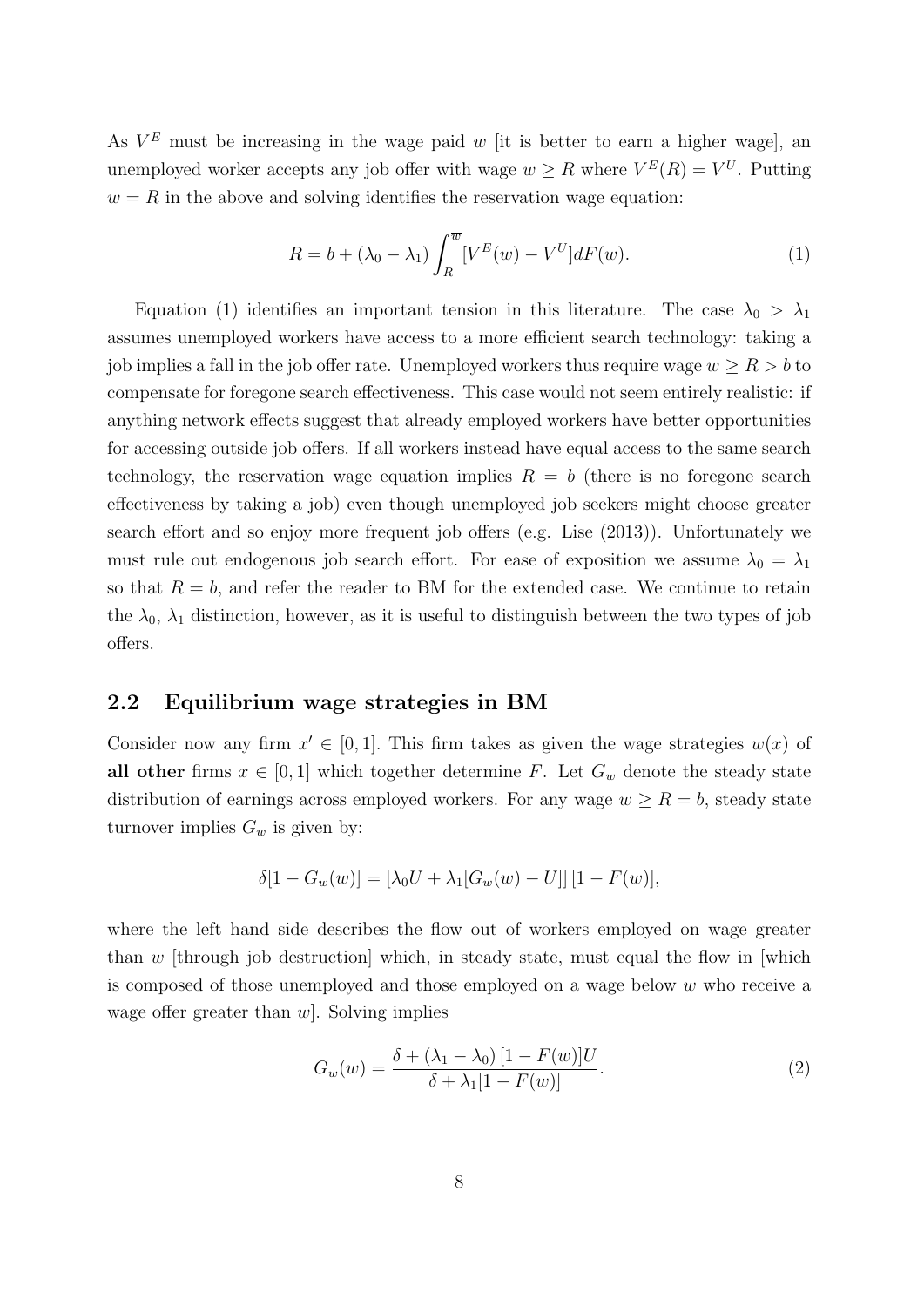Suppose now firm x' posts wage w'. If it posts wage  $w' < R = b$  it makes zero steady state profit [all workers prefer unemployment]. Suppose it posts wage  $w' \geq b$ . In steady state its employment level  $n'$  is given by

$$
[\lambda_1[1 - F(w')] + \delta] n' = \lambda_0 U + \lambda_1 [G_w(w') - U],
$$

where the left hand side describes its outflow of workers (through quits and job destruction), the right hand side describes gross hires (from unemployment and from firms paying lower wages). Solving yields

$$
n(w') = \frac{\lambda_0 U + \lambda_1 [G_w(w') - U]}{\lambda_1 [1 - F(w')] + \delta}.
$$

Firm x' thus offers wage  $w' \geq R$  to maximise steady state profit:

$$
\Omega(x') = \max_{w'} \frac{\lambda_0 U + \lambda_1 [G_w(w') - U]}{\lambda_1 [1 - F(w')] + \delta} [p(x') - w'].
$$
\n(3)

The first order condition describing optimal  $w'$ , and thus the optimal wage strategy  $w =$  $w(x')$ , is given by (6) below. The crucial comparative static is that it is optimal for a firm with greater productivity  $p = p(x)$  to post a strictly greater wage. The intuition is simply that an employee is more valuable to the more productive firm and so the firm is willing to post a higher wage to attract and retain additional employees. As firm optimality implies  $w(.)$  must be an increasing function, the distribution of wage offers is now determined by

$$
F(w(x)) = x.\t\t(4)
$$

A Market Equilibrium is a set of wage strategies across firms; i.e.  $w = w(x)$  for all  $x \in [0, 1]$ , such that:

- (a) wage distributions  $F, G_w$  are given by (4), (2) with steady state unemployment  $U = \delta/(\lambda_0 + \delta),$
- (b) wage strategies are optimal given  $F, G_w$ ; i.e.

$$
w(x) = \arg \max_{w'} \frac{\lambda_0 U + \lambda_1 [G_w(w') - U]}{\lambda_1 [1 - F(w')] + \delta} [p(x) - w'] \text{ for all } x \in [0, 1].
$$
 (5)

Solving this fixed point problem is easy - see BM for full details. Essentially the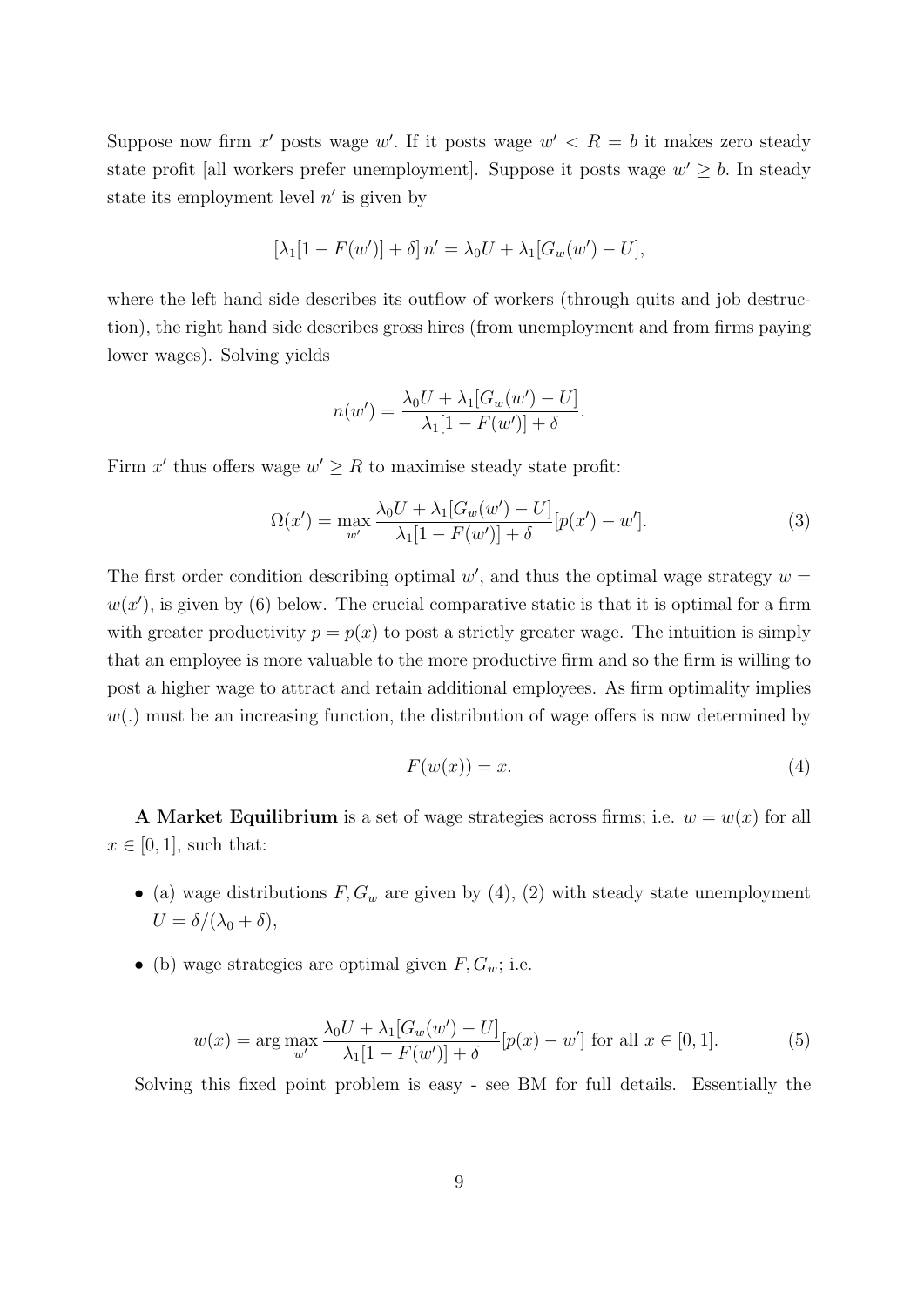necessary first order condition for optimality implies optimal wage:

$$
w(x) = p(x) - \frac{[\lambda_0 U + \lambda_1 [G_w(w) - U]] [\lambda_1 [1 - F(w)] + \delta]}{\lambda_1 G'_w(w) [\lambda_1 [1 - F(w)] + \delta] + \lambda_1 F'(w) [\lambda_0 U + \lambda_1 [G_w(w) - U]]}
$$
(6)

where  $w = w(x)$ . As  $F(w) = x$  and  $G_w(w) = G(x)$  at  $w = w(x)$ , total differentiation implies

$$
F'(w) = \frac{1}{w'(x)}, G'_w(w) = \frac{G'(x)}{w'(x)}.
$$

Substituting out these objects in (6) yields the first order differential equation

$$
\frac{dw}{dx} = [p(x) - w(x)] \frac{\lambda_1 G'(x) [\lambda_1 [1 - x] + \delta] + \lambda_1 [\lambda_0 U + \lambda_1 [G(x) - U]]}{[\lambda_0 U + \lambda_1 [G(x) - U]] [\lambda_1 [1 - x] + \delta]}.
$$
(7)

where steady state

$$
G(x) = \frac{\delta + (\lambda_1 - \lambda_0) [1 - x] U}{\delta + \lambda_1 [1 - x]}.
$$
\n
$$
(8)
$$

Equilibrium  $w(.)$  is thus the solution to the first order differential equation (7) with G given by (8) and initial value  $w(0) = b$ . It is easy to show the solution implies  $w(x) < p(x)$ [i.e. firms pay wage below marginal product] and  $dw/dx > 0$  [more productive firms pay higher wages. To reveal the underlying wage structure, however, let  $q(x)$  denote the equilibrium quit rate at firm  $x$ ; i.e.

$$
q(x) = \lambda_1[1-x],
$$

and so  $q'(x) = -\lambda_1$  is the marginal quit rate. Let  $H(x)$  denote its equilibrium hiring rate; i.e.

$$
H(x) = \lambda_0 U + \lambda_1 (G(x) - U),
$$

and so  $H'(x) = \lambda_1 G'(x)$  is the marginal hire rate. Substituting out  $\lambda_0, \lambda_1$  in the wage equation (7) identifies the monopsony wage condition:

$$
\frac{dw}{dx} = [p(x) - w(x)] \left[ \frac{H'(x)}{H(x)} - \frac{q'(x)}{q(x) + \delta} \right].
$$
\n(9)

Along the equilibrium wage profile  $w = w(.)$ , each firm x increases its wage offer w to its equilibrium wage  $w(x)$  for it is at this point the marginal cost of paying a higher wage to current employees exactly equals its marginal return, which is the firm's profit stream  $p(x)-w$  per employee multiplied by the marginal increase in labor supply (by hiring more recruits and reducing employee quit rates). At wages  $w < w(x)$ , increasing wage increases profit by attracting more workers and reducing worker quit rates, while for  $w > w(x)$  the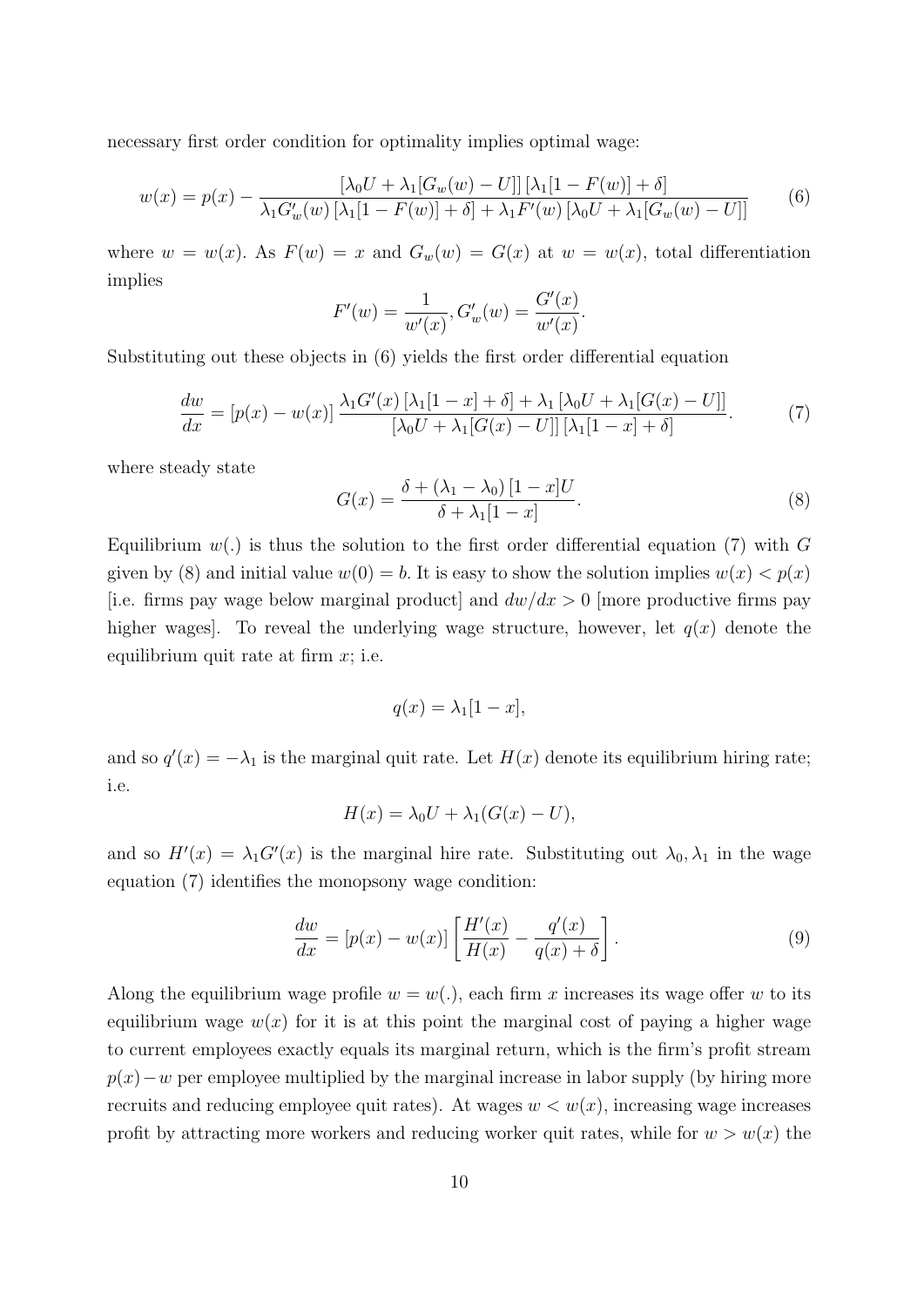latter return is sufficiently small it is better to pay a lower wage.

Allowing job fees completely changes the equilibrium structure. Suppose for example firms are equally productive (i.e.  $p(.) = \overline{p}$ ) and can charge job fees f. Optimal contracting in the above implies each firm pays marginal product  $w = \overline{p}$  and sets job fee  $f = [\overline{p}$  $b|(r+\delta)$ . Such an equilibrium implies no job-to-job transitions [workers are paid marginal] product] and the job fee extracts full surplus from unemployed workers (who have  $V^U$  =  $b/r$ ).

Sequential auctions also completely change the equilibrium structure. Again suppose identical firms and note Bertrand competition implies an employee earns marginal product  $w = \overline{p}$  on receiving an outside offer. As firms post offers and so extract full surplus from unemployed workers, each new recruit when hired from unemployment is offered starting wage

$$
w_0 = b - \lambda_1 \left[ \frac{\overline{p} - b}{r + \delta} \right],
$$

which reflects at rate  $\lambda_1$  the worker enjoys a pay rise to wage  $w = \overline{p}$  by getting an outside offer. In this special case the sequential auction approach is payoff equivalent to the job fees case: turnover is efficient, full surplus is extracted from unemployed workers. The only difference is that rather than pay an upfront job fee  $f$ , the new recruit with sequential auctions earns low starting wage  $w_0 < \overline{p}$  until a job offer is received.

# 3 The Stochastic Extensions.

There are three key approaches to the stochastic case with costly hiring. The following discusses in turn Menzio and Shi (2011) [job fees and directed search], Lise and Robin (2015) [sequential auctions] and Coles and Mortensen (2015) [dynamic monopsony]. To keep notation consistent across sections, this survey uses  $\theta$  to denote aggregate productivity and so uses  $\phi$  to describe market tightness.

#### 3.1 Job Fees and Directed Search - Menzio and Shi (2011)

Menzio and Shi (2011) assume firms are ex-ante identical but extend the BM approach by allowing idiosyncratic match values and aggregate shocks. The critical ingredients are it allows jobs fees and that on-the-job search is directed. The reader who does not know well the directed search approach might first read the useful survey by Rogerson et al. (2005).

All workers are ex-ante identical as are firms. There are constant returns to matching and free entry of vacancies. As the size of a firm is not well defined, consider a one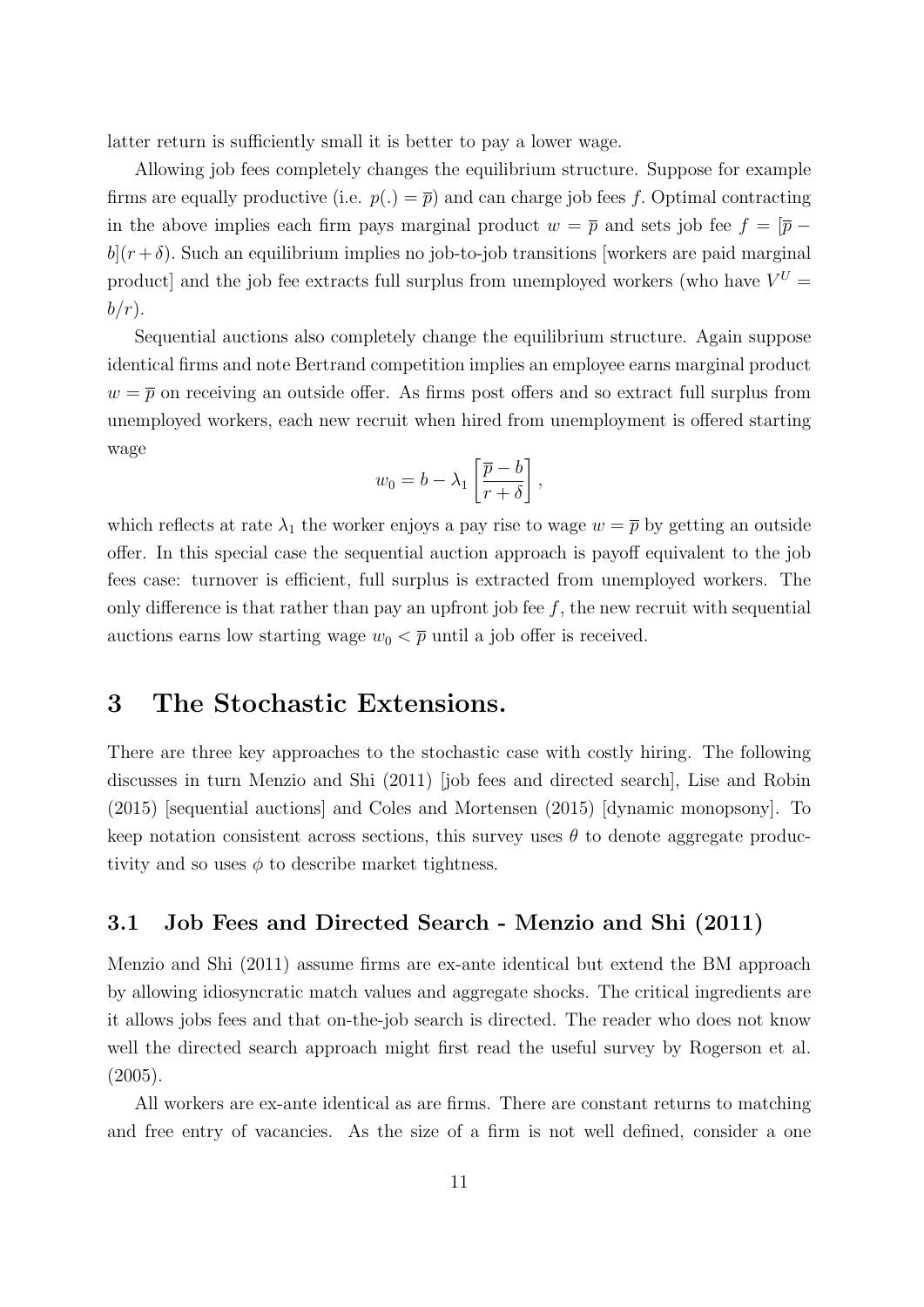firm/one job technology where given aggregate productivity  $\theta \in \{\theta_1, ..., \theta_{N_{\theta}}\}\$ and match productivity  $z \in Z = \{z_1, ..., z_{N_z}\}\$ , flow output of the match is  $\theta + z$ . Assuming discrete time,  $\theta$  follows a Markov chain with transition probabilities described by  $H(\theta'|\theta)$ . When a job match is formed, the match specific component z is considered a random draw from distribution  $F(.)$  and is fixed during the lifetime of the match. We focus here on the more interesting case that the worker learns the match value  $z$  only once the job has been accepted.

Matching takes place on islands where, given market tightness  $\phi$  on a given island (consistent with a free entry rule), a worker on that island contacts a vacancy with probability  $m(\phi)$ , the vacancy is contacted by a worker with probability  $q(\phi)$ , where constant returns to matching implies  $q(\phi) = m(\phi)/\phi$ . As is standard, m(.) is assumed strictly concave and increasing in  $\phi$ .

At the start of each period, Nature chooses a random fraction  $\lambda_0$  of the unemployed to be able to search, while a random fraction  $\lambda_1 \leq \lambda_0$  of employed workers are able to search. As is standard in the directed search framework, workers in different employment states will search on different islands.

Consider those employed workers in employment state  $(z, \theta)$  who, in equilibrium, seek employment on island  $(z, \theta)$ . With job fees, firms with vacancies on this island offer an equilibrium job fee  $f_{z\theta}$  and a contract which promises to pay wage equal to realised marginal product in the entire future while the match survives. With free entry, let  $\phi_{z\theta} \geq 0$  describe the equilibrium market tightness on this island (where  $\phi_{z\theta} = 0$  if it is not an equilibrium that an employed worker with match value z searches for a new job). If  $W_e(z, \theta)$  is the equilibrium value of being employed in state  $(z, \theta)$  on a contract which always pays marginal product, then

$$
W_e(z,\theta) = \max \left[ \begin{array}{c} b + \beta E_{\theta} W_u(\theta'), \\ \delta \left[ b + \beta E_{\theta} W_u(\theta') \right] + (1 - \delta) \left\{ \begin{array}{c} \left[ 1 - \lambda_1 m(\phi_{z\theta}) \right] \left[ \theta + z + \beta E_{\theta} W_e(z, \theta') \right] \\ + \lambda_1 m(\phi_{z\theta}) \left\{ -f_{z\theta} + E_{z'} \left[ \theta + z' + \beta E_{\theta} W_e(z', \theta') \right] \right\} \end{array} \right\} \right],
$$

with discount factor  $\beta \in (0, 1)$  and  $\delta > 0$  is the probability of (exogenous) job destruction. The first line describes the worker's option to quit into unemployment where  $W_u(\theta')$  is the value of being unemployed in aggregate state  $\theta'$ . If the job is not destroyed then with probability  $\lambda_1 m(\phi_{z\theta})$  an employed worker in state  $(z, \theta)$  receives a job offer. After paying the posted job fee  $f_{z\theta}$ , the worker begins employment with new realised match value  $z'$ , where a no recall assumption implies the worker cannot go back to his/her previous job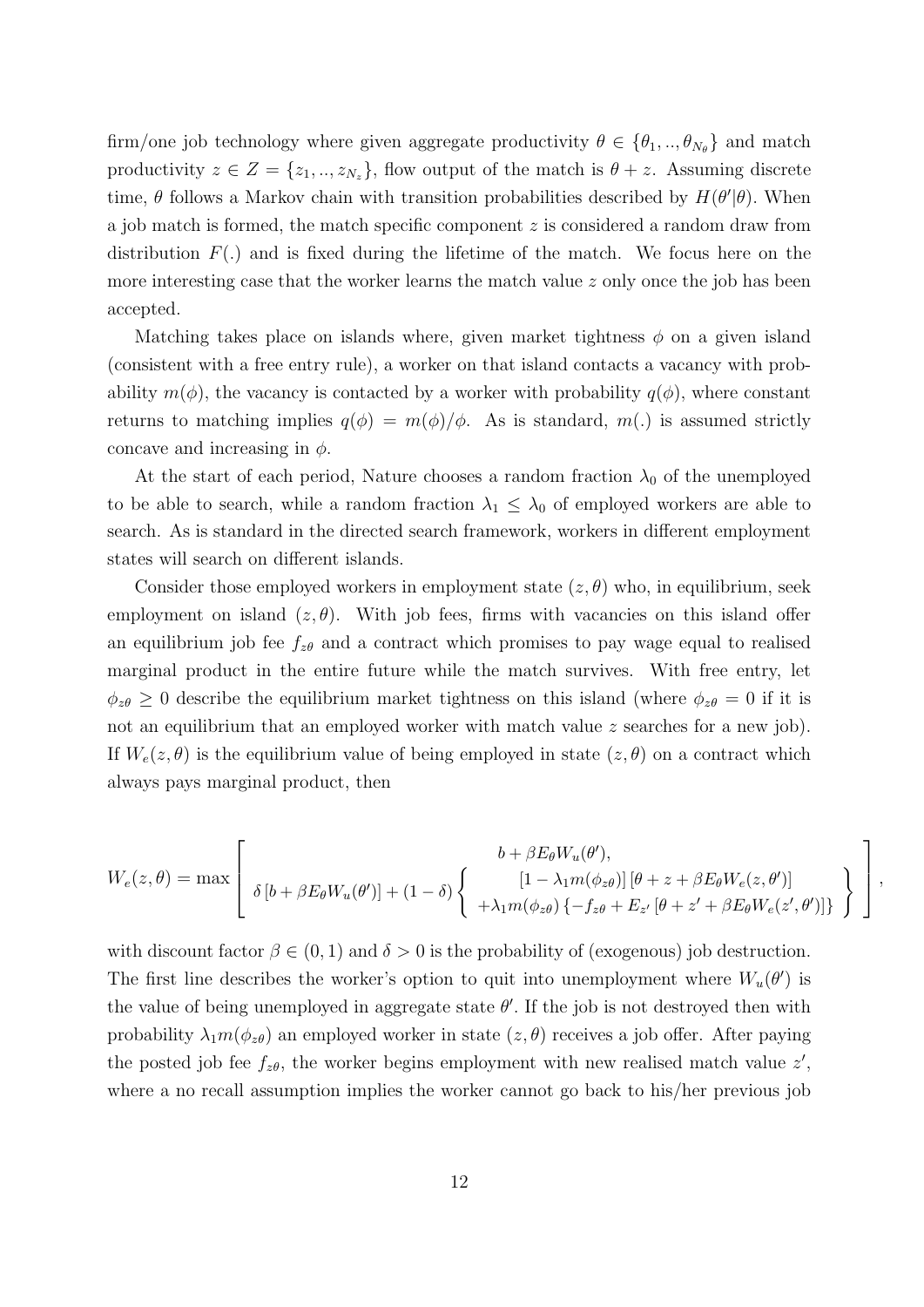if realised  $z' < z$ . Free entry implies the zero profit condition

$$
k = q(\phi_{z\theta})f_{z\theta}
$$

where  $k > 0$  is the per period cost of holding an open vacancy and the job fee  $f_{z\theta}$  is the firm's profit by filling it.

A directed search equilibrium determines the equilibrium job fee  $f_{z\theta}$  and market tightness  $\phi_{z\theta}$ . Menzio and Shi (2011) formally establish that the unique directed search equilibrium implies  $(f_{z\theta}, \phi_{z\theta})$  maximises worker value; i.e.

$$
W_e(z,\theta) = \max_{f,\phi \ge 0} \left[ \begin{array}{c} b + \beta E_{\theta} W_u(\theta'), \\ \delta \left[ b + \beta E_{\theta} W_u(\theta') \right] + (1 - \delta) \left\{ \begin{array}{c} \left[ 1 - \lambda_1 m(\phi) \right] \left[ \theta + z + \beta E_{\theta} W_e(z,\theta') \right] \\ + \lambda_1 m(\phi) \left\{ - f + E_{z'} \left[ \theta + z' + \beta E_{\theta} W_e(z',\theta') \right] \right\} \end{array} \right\} \right]
$$

subject to the zero profit condition:

$$
k = q(\phi)f.
$$

The argument is intuitive: suppose equilibrium implies any other market pair  $(f^e, \phi^e)$ satisfying zero profit and so employed workers enjoy suboptimal market value  $W^e$ . With free entry, firms then have the incentive to deviate to an alternative matching island, one which offers the welfare maximising fee  $f_{z\theta}$ . Employed workers in market  $(f^e, \phi^e)$  with market value W<sup>e</sup> queue on this alternative island with a market tightness  $\phi \neq \phi^e$  which leaves them indifferent between search on the two islands. Straightforward algebra finds that deviating firms on the island offering  $f_{z\theta}$  make strictly positive expected profit; i.e. a profitable deviation exists and so  $(f^e, \phi^e)$  cannot describe equilibrium.

Using the zero profit condition to substitute out f yields the recursive Bellman equation:

$$
W_e(z,\theta) = \max_{\phi \ge 0} \left[ \begin{array}{c} b + \beta E_{\theta} W_u(\theta'), \\ \delta \left[ b + \beta E_{\theta} W_u(\theta') \right] + (1 - \delta) \left\{ \begin{array}{c} -\lambda_e k\phi + \left[ 1 - \lambda_1 m(\phi) \right] \left[ \theta + z + \beta E_{\theta} W_e(z,\theta') \right] \\ +\lambda_1 m(\phi) E_{z'} \left[ \theta + z' + \beta E_{\theta} W_e(z',\theta') \right] \end{array} \right\} \right].
$$

The crucial simplification is the equilibrium island outcome  $(\phi_{z\theta}, f_{z\theta})$  for each market type  $(z, \theta)$  is independent of aggregate unemployment and the distribution of match values across employed workers. Simple value function iteration thus immediately identifies the worker value functions  $W_e(.)$  and corresponding job-to-job transition rates  $\lambda_1 m(\phi_{z\theta})$  which vary by match value z and the aggregate productivity state  $\theta$ . There is also endogenous job destruction: given aggregate productivity  $\theta$ , workers quit into unemployment if match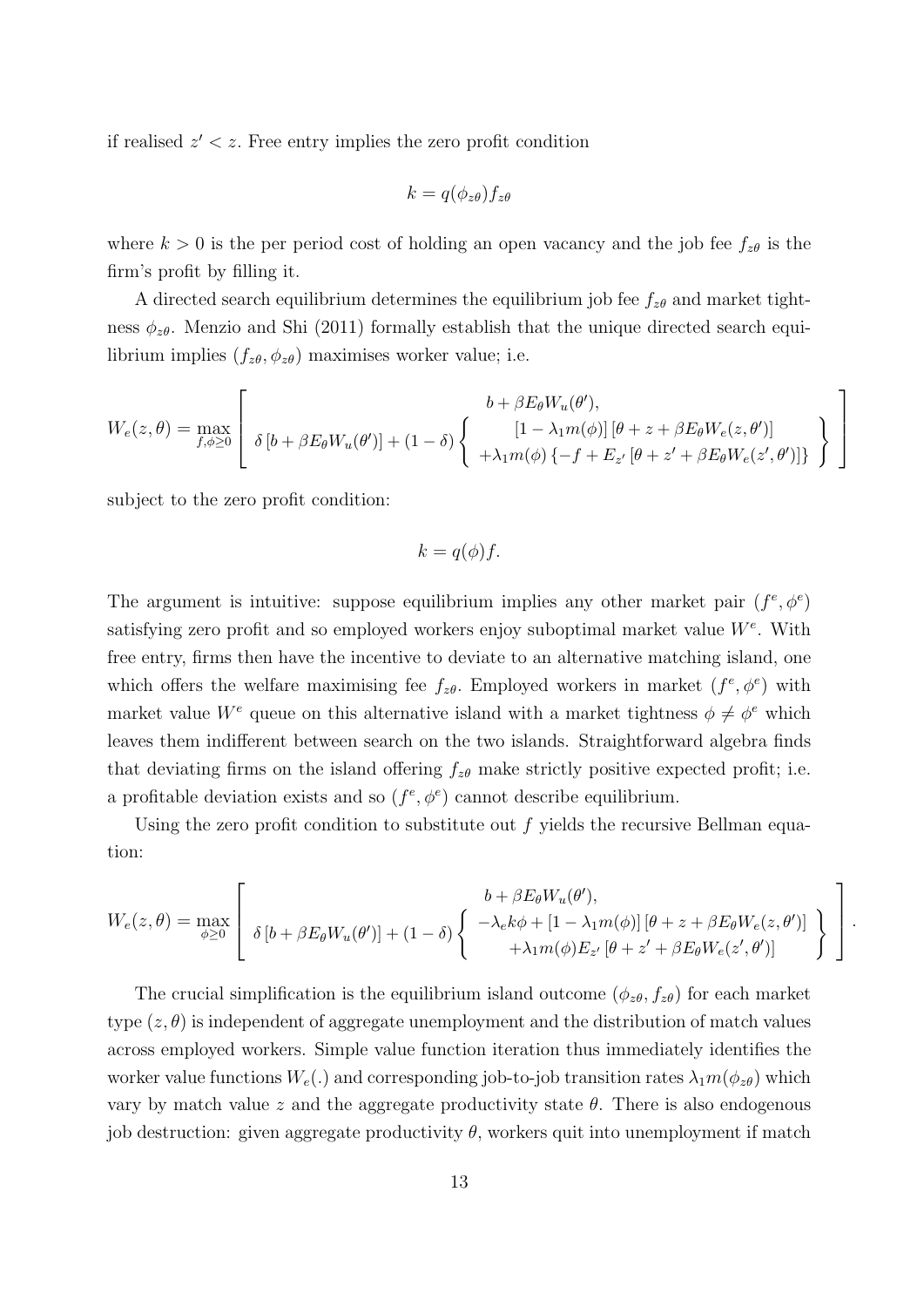value  $z \leq R(\theta)$  where  $W_e(R, \theta) = W_u(\theta)$ .

The model is easily calibrated to the data, the novel feature being that the distribution of match values  $F(.)$  is calibrated so that worker tenures in the model are consistent with the empirical distribution of tenures across employed workers. As the cost  $k$  of a vacancy is held fixed, a favourable productivity shock reduces the relative cost  $k/\theta$  of re-allocating workers. The calibrated model finds a positive aggregate productivity shock unambiguously increases unemployed worker job finding rates and so  $h^{UE}$  is strongly procyclical. It also raises job-to-job transition rates in poor job matches  $(z \text{ low})$ , thus there is greater re-sorting when productivity is high. Although job-to-job transition rates decrease in higher z matches, the average job-to-job transition rate  $h^{EE}$  is highly procyclical.

Perhaps the most interesting result is that the model captures a large part of the unemployment volatility observed in the data. The insight is the calibration finds there is a high density of marginal jobs, those whose match values z lie close to the job destruction threshold  $R(\theta)$ . Thus in good times where  $R(\theta)$  is low, many low z-jobs accumulate over time. An adverse aggregate productivity shock then causes these jobs to be destroyed: workers optimally separate from these low z−jobs into unemployment. Thus small productivity shocks can generate large variations in unemployment. Mortensen and Pissarides (1994) tells a similar story. Shimer (2005) explains why this mechanism cannot play an important role in a standard DMP framework without on-the-job search: the free entry assumption implies vacancies tend to increase as unemployment increases (which is strongly counterfactual). Indeed the Menzio and Shi (2011) calibration with free entry and constant returns to matching continues to imply "vacancies directed to the unemployed" increase in the recession. This is a little problematic for, if there were ever such a thing as "vacancies directed to the unemployed", vacancies posted in UK Job Centres would be those. Coles and Smith (1998) find such vacancies fall strongly in recessions. Nevertheless the Menzio/Shi framework finds that "vacancies directed to the employed" fall in a recession and the total effect is that vacancies fall. Although the model does not generate large variation in vacancies over the cycle, it successfully avoids the counterfactual strong positive correlation between unemployment and vacancies.

# 4 Sequential auctions - Lise and Robin (2015)

Just as in the Menzio and Shi (2011) approach with job fees, the sequential auction approach guarantees efficient separations. An important difference, however, is that unemployed workers and employed workers here chase the same set of vacancies and so crowd out each others' job finding opportunities. The framework remains highly tractable, how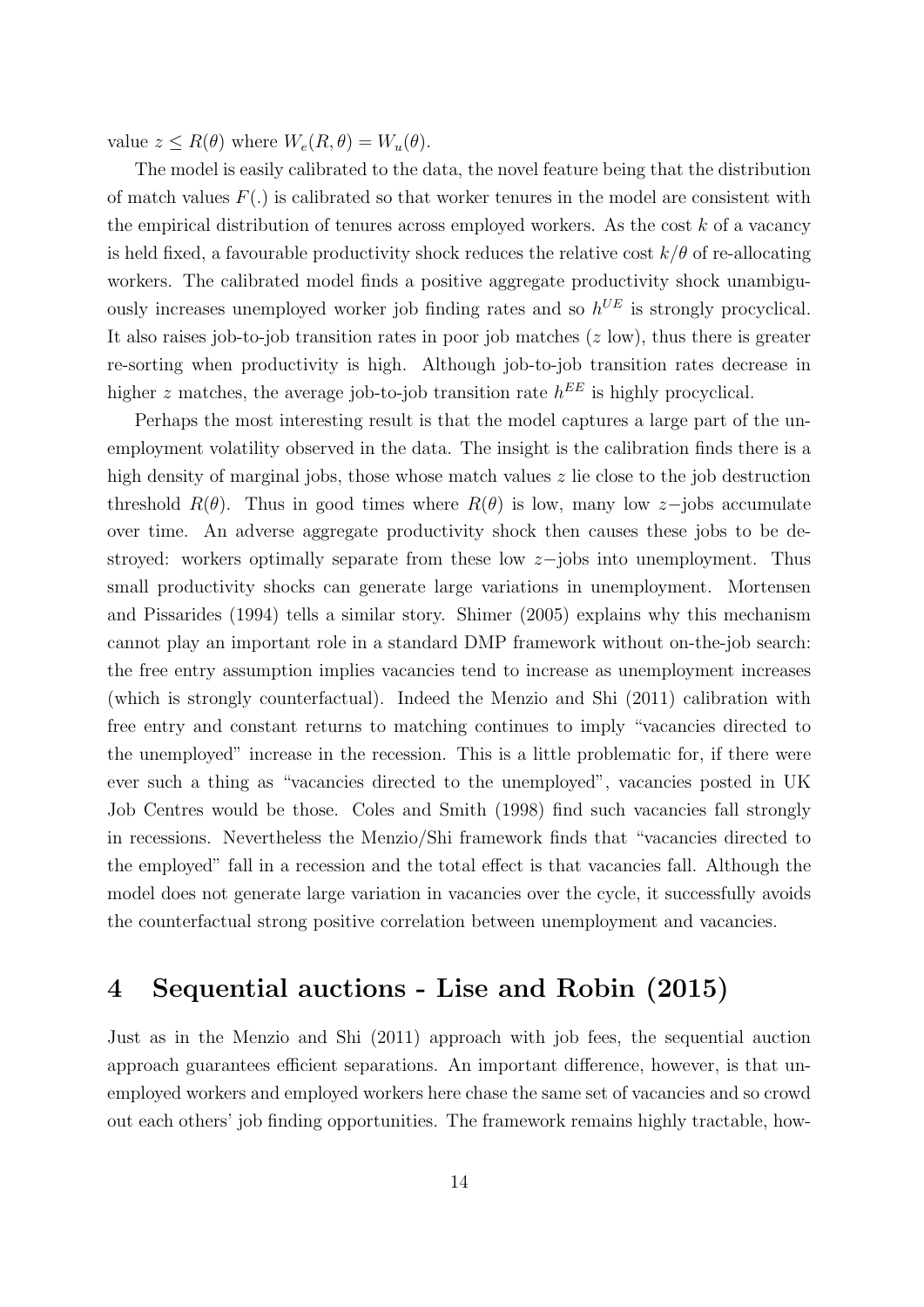ever, for it continues to assume constant returns to matching with a competitive vacancy market.

The Lise and Robin (2015) framework also adopts a one firm-one job framework but this time with two sided ex-ante heterogeneity. There is a unit measure of workers, a unit measure of firms and all are infinitely lived. Firms are characterised by a productivity parameter  $x \sim U[0, 1]$ , each worker is characterised by a productivity parameter  $y \in [0, 1]$ with density  $l(y)$ . Aggregate productivity shocks are described by  $\theta$  which evolve each period according to transition matrix  $H(\theta'|\theta)$ .

An unemployed worker y in state  $\theta$  generates home production  $b = b(y, \theta)$  and searches for a job with search effectiveness parameter  $s_0 > 0$ . An employed worker y in firm  $(x, \theta)$ produces output  $p = p(x, y, \theta)$  and searches on-the-job with search effectiveness parameter  $s_1$ .

The first key assumption is that, should a worker receive an outside offer, the terms of trade are determined by Bertrand competition. The second is that hiring takes place through a competitive vacancy market. Specifically any unmatched firm  $x$  which wishes to hire a worker must first purchase vacancies at period  $t$  price  $c_{xt}$ . As expected profits are linear in the number of vacancies purchased, a competitive equilibrium implies each unmatched firm x must make zero expected profit. The vacancy price  $c_{xt}$  is determined by the marginal cost of vacancy supply; i.e.  $c_{xt} = c'(v_t(x))$ , where  $c(.)$  is strictly convex and  $v_t(x)$  is the equilibrium number of purchased vacancies.

Matching takes place in a single market, described by a matching function  $M =$  $M(L, V)$  where  $L = s_0 U + s_1(1-U)$  is total effective search units given unemployment U, and V is total vacancies. Assuming  $M(.)$  is homogenous of degree one, let  $m = M(1, V/L)$ . Thus an unemployed worker receives a job offer with probability  $s_0m$  while an employed worker receives a job offer with probability  $s_1m$ .

Let  $u_t(y)$  denote the measure of type y workers who are unemployed at date t,  $h_t(x, y)$ denote the measure of type  $y$  workers employed in type  $x$  firms. These measures evolve endogenously and are potentially payoff relevant. Let  $G = (u, h)$  and so denote the aggregate state space as  $(\theta, G)$ .

As different workers are paid different wages, let  $\Pi(w, x, y, \theta, G)$  denote the expected discounted profit of a firm x which employs worker y on current wage w. Let  $V^{E}(w, x, y, \theta, G)$ denote the worker's corresponding expected value of employment, while  $V^U(y, \theta, G)$  is the worker's value of being unemployed in this state. As there is transferable utility, define match surplus:

$$
S(x, y, \theta, G) = V^{E}(w, x, y, \theta, G) + \Pi(w, x, y, \theta, G) - V^{U}(y, \theta, G).
$$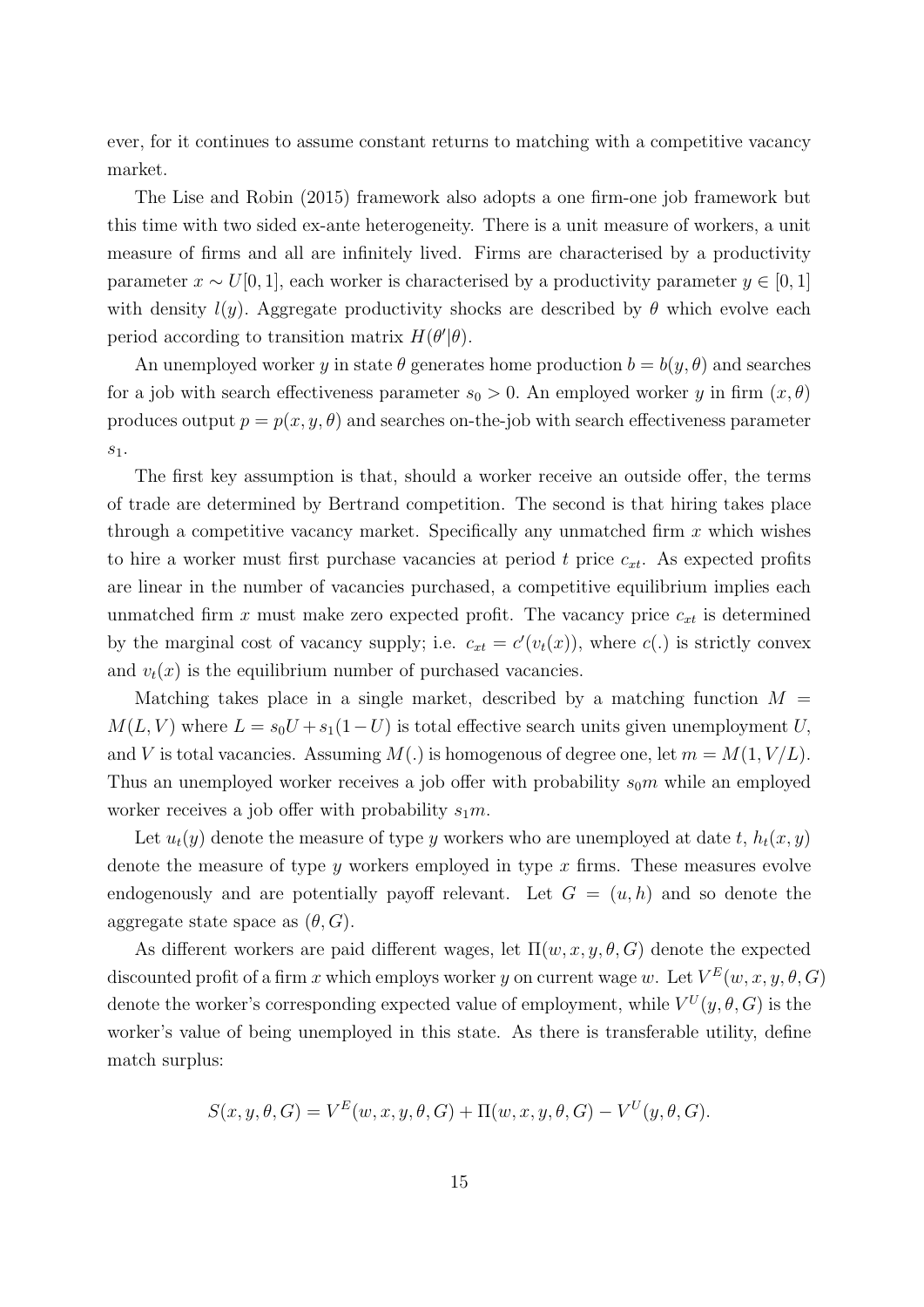Although  $S(.)$  potentially depends on w, and would do so if the wage affected any real outcome, the assumption that wages are renegotiated so that trade is always (jointly) efficient ensures  $S(.)$  is independent of w. Also note that if the match were to break up, the worker would enjoy continuation value  $V^U(y, \theta, G)$  while unemployed but the unmatched firm would make zero expected profit in the competitive vacancy market. The focus of the analysis is to characterise the equilibrium surplus function.

Consider first an unemployed worker  $y$  who contacts a type  $x$  firm with an unfilled job. If the surplus to the match  $S(x, y,.) \geq 0$ , a match forms and the worker is employed at a wage which leaves him/her just indifferent to taking the job. The worker  $y$  is thus hired at starting wage  $w = w_0(x, y, \cdot)$ , where  $V^E(w_0, x, y, \cdot) = V^U(y, \cdot)$ . As unemployed workers never obtain any surplus from a job offer,  $V^U$  is defined recursively by:

$$
V^U(y, \theta) = b(y, \theta) + \frac{1}{1+r} E_{\theta} \left[ V^U(y, \theta') \right]
$$

and so is independent of G.

Consider now a worker y employed at firm  $x$  who receives an outside job offer from firm x'. Suppose  $S(x', y,.) > S(x, y,.)$  and so it is efficient for the worker to change employer. Bertrand competition implies the worker  $y$  is employed at the new firm  $x'$  and is paid wage  $w_1(x', x, y)$  where the surplus he/she extracts in the new match equals the total surplus available in the old one; i.e.

$$
V^{E}(w_1, x', y, .) - V^{U}(y, .) = S(x, y, .).
$$

This is a critical condition: it implies the original worker/firm pair do not lose any surplus through a quit to an outside offer. Nor do they gain any.

Suppose instead the worker  $y$  employed at firm  $x$  receives an outside job offer from firm x' with whom there is smaller match surplus; i.e.  $S(x', y, .) < S(x, y, .)$ . Staying at firm  $x$  is thus efficient. If the quit is credible, the wage may be renegotiated so that the worker chooses to stay but, as any such renegotiation is a pure transfer from the employer to the worker, it does not affect the joint surplus of the match.

Wages are also (potentially) renegotiated in the event of productivity shocks. For example if a favourable  $\theta$ -shock occurs such that at the current wage the worker would credibly quit into unemployment then, as long as surplus is positive, the wage is renegotiated so that the worker does not quit. What is crucial is that wages are always renegotiated so that separations are jointly efficient and hence there is no loss of match surplus.

The critical insight then is that match surplus is independent of G. Lise and Robin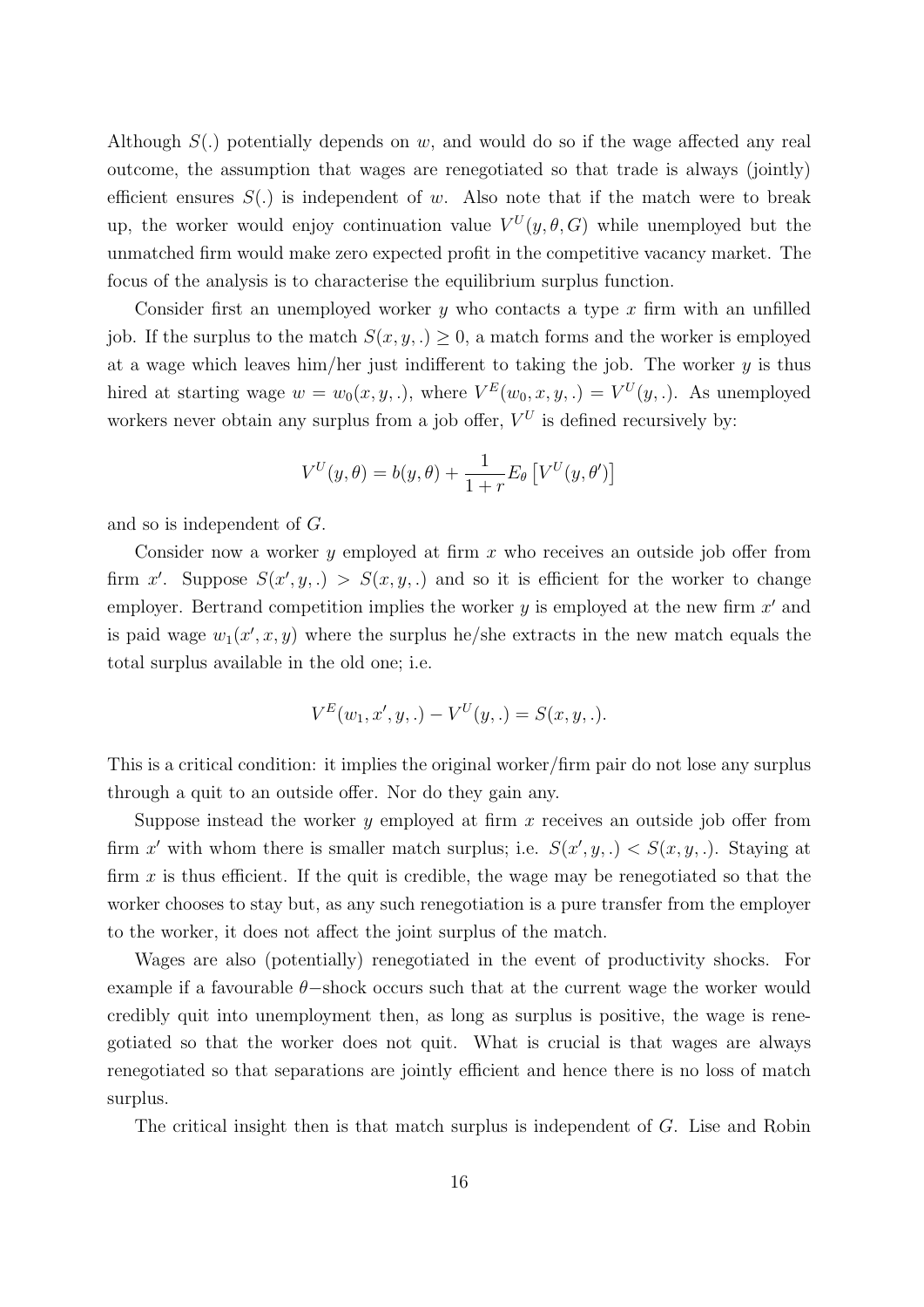(2015) formally establish that match surplus  $S = S(x, y, \theta)$  is given by the recursive equation:

$$
S(x, y, \theta) = p(x, y, \theta) - b(y, \theta) + \frac{1 - \delta}{1 + r} \int \max[S(x, y, \theta'), 0] dH(\theta'|\theta),
$$

where should the surplus to the match become negative, the worker quits into unemployment and joint surplus is zero for that event. At first sight, intuition suggests this surplus function should depend on  $s_0$ ,  $s_1$  as unemployed workers have a different search effectiveness. This does not occur for unemployed workers do not generate any surplus through job search, while employed workers cannot increase joint surplus through on-the-job search.

Exactly as in Menzio and Shi (2011), the surplus function  $S(.)$  does not depend on G and so can be directly computed through standard value function iteration. Thus should a firm  $x$  with an unfilled vacancy contact an unemployed worker  $y$  it makes expected profit  $S(x, y, \theta)$ . Similarly if the firm contacts an employed worker at firm  $(x, y', \theta)$  it makes expected profit  $max[S(x, y, \theta) - S(x, y', \theta), 0]$ . The dynamics are complicated as there is no perfect segregation of markets. Instead expected profit from posting a vacancy depends on  $G$ , the distribution of workers y across firms and unemployment. Nevertheless given G it is easy to compute expected value of a vacancy for a type x firm as  $J(x, \theta, G)$ . Zero expected profit in the vacancy market implies

$$
c_x = \frac{M(L, V)}{V} J(x, .)
$$

where  $c_x$  is determined by vacancy supply

$$
c_x = c'(v(x)).
$$

Together these conditions determine  $v(x)$ . Aggregation across x then determines total vacancies  $V = \int_0^1 v(x)dx$  which closes the model. Computing equilibrium requires tracking G over time but the framework is tractable precisely because the surplus function does not depend on G.

The model is an extraordinarily rich extension of the assignment problem with transferable utility. There is endogenous mismatch of employed workers over firms which evolves stochastically depending on realised  $\theta$ . Of course a complete implementation of the model requires identifying the production function  $p = p(x, y, \theta)$ . Hagedorn et al. (2014) and Lamadon et al. (2014) use this framework, with no aggregate shocks  $\theta$ , to identify  $p(.)$ . As this is work in progress, we do not describe those results here. However note this framework also generates endogenous job destruction, where a match is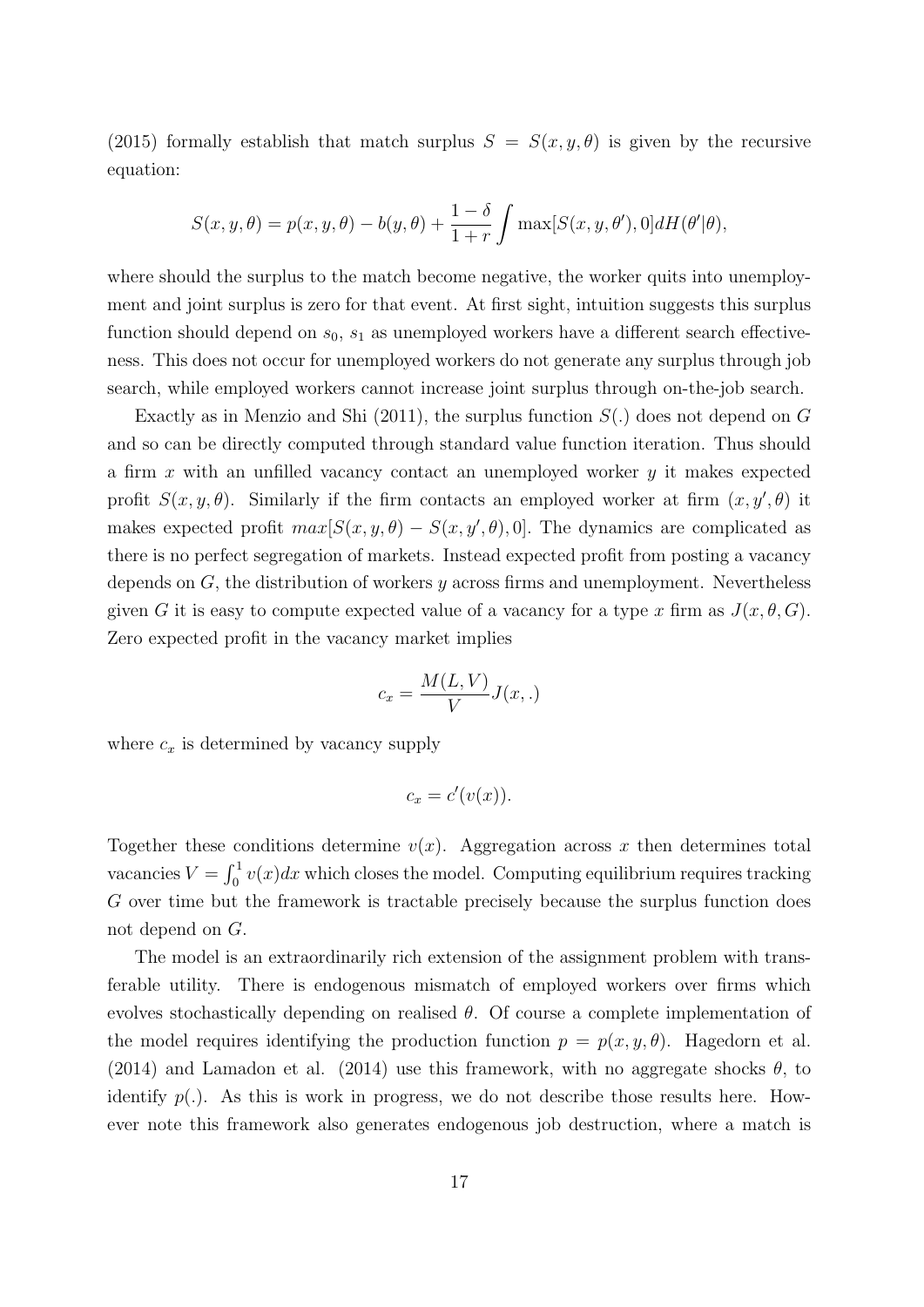destroyed whenever  $S < 0$ . Robin (2011) estimates a closely related model with sequential auctions but simplifies with identical firms and exogenous hiring rates (there is no competitive vacancy market). Like Menzio and Shi (2011) it finds that explaining large variations in unemployment is possible via the endogenous job destruction process. With ex-ante heterogeneous workers, rather than idiosyncratic match payoffs, it is low productive (marginal) employees who move into and out of employment over the cycle. In booms with high productivity, these marginal employees move into employment and unemployment declines. In a recession with low productivity, these workers separate and return to unemployment.

# 5 Dynamic Monopsony - Coles and Mortensen (2015)

This approach considers endogenous firm size dispersion, where heterogenous firms  $x \in$ [0, 1] employ integer numbers  $n \in \mathbb{N}^+$  of equally productive employees. There are constant returns to scale in production: output at firm x with n employees in aggregate state  $\theta$  is  $np(x, \theta)$  where  $p(.)$  is an increasing function. Rather than assume free entry of vacancies, however, it assumes the selection and evaluation of job candidates at the firm level is costly both in terms of economic resources and the time taken to complete the recruitment process. As hiring is costly, so are quits as hiring replacement employees is costly.

As workers are equally productive, the equal treatment rule requires a firm must pay each employee the same wage  $w$ . To make positive profit, and in the absence of job fees, each firm pays a wage below marginal product  $p$ . As firms cannot wage discriminate then, should an employee receive a preferred outside offer, the worker quits (the offer is not matched) and the firm invests resources into hiring a replacement employee. If the firm recruits new hires at rate H, the flow cost of this process is  $p(x, \theta) C(H, n)$ , where  $C(.)$  describes foregone production in the recruitment process. Constant returns requires  $C(.)$  is homogenous of degree one: thus if a firm with twice as many employees n wishes to recruit at twice hiring flow  $H$  then its hiring costs are simply double. The resulting framework is tractable for optimal firm strategies are size independent and firm growth rates are consistent with Gibrats' Law.<sup>7</sup> The framework, however, continues to generate the well known large firm wage effect - that large firms tend to pay higher wages. This correlation occurs as large firms tend to have higher productivity (it is why they have grown large), and more productive firms pay higher wages.

The framework assumes continuous time. Aggregate productivity  $\theta$  evolves according

<sup>&</sup>lt;sup>7</sup>In contrast Moscarini and Postel-Vinay (2013) consider hiring cost function  $C(H, n) = AH^{\gamma}$  with  $\gamma > 1$ . Thus large firms, which have greater worker turnover and so on average hire more, face higher marginal costs of hiring.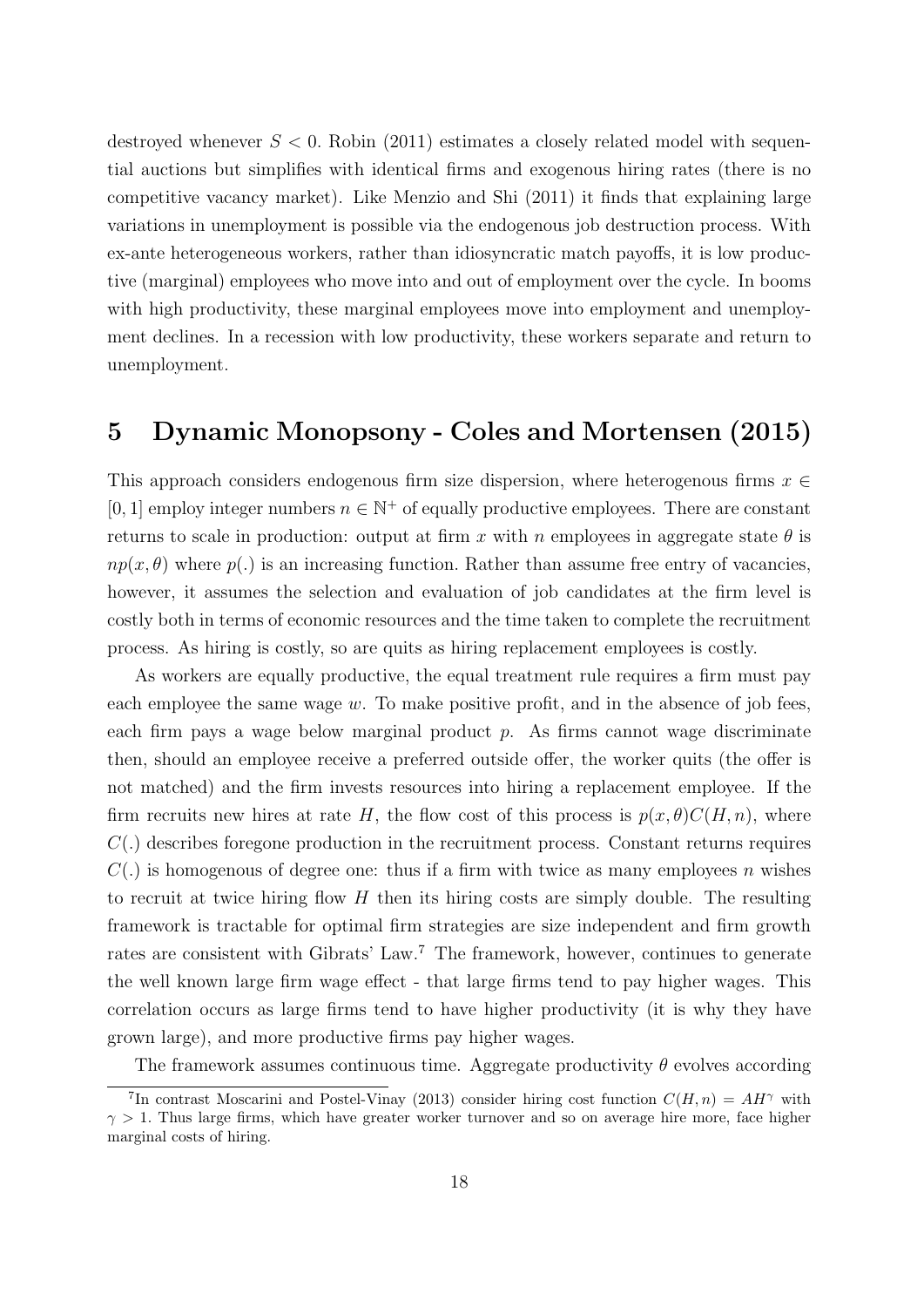to a Poisson process with parameter  $\alpha$  and transition matrix  $H(\theta'|\theta)$ . Firms die at an exogenous rate  $\delta(x, \theta) \geq 0$ , while new start-up companies enter at an exogenous rate  $\mu$ . where each start-up begins life with one employee  $n = 1$  with productivity x considered a random draw from c.d.f.  $\Gamma_0$ . When a firm goes out of business, its employees become unemployed. Assuming  $\delta(.)$  is a decreasing function of x implies low productivity firms are less likely to survive. Furthermore assuming  $\Gamma_0$  is skewed towards zero implies most startups have low productivity and so have low survival rates. But by also allowing firm specific productivity shocks, a firm's productivity, and thus growth, might decline on average with age. Although new start ups have relatively low survival rates, quit turnover reallocates workers from low productivity (declining) industries to high productivity, high growth industries. For ease of exposition, however, here we assume no idiosyncratic productivity shocks - each firm's productivity  $x$  is fixed during its lifetime.

As there are constant returns to hiring, define the firm's hiring rate per employee,  $h = H/n$ . Thus if firm  $(x, n, \theta)$  wishes to hire at rate  $H \equiv nh$ , its flow hiring cost is  $np(x, \theta)c(h)$ , where  $c(h) \equiv C(h, 1)$  which is assumed continuously differentiable, strictly convex with  $c(0) = c'(0) = 0$ .

There is no explicit matching function, instead job offers are assumed to be randomly allocated across all workers, both unemployed and employed. This is an important assumption for it immediately ties down the reservation wage of unemployed workers - as all workers have equal access to the same job offer technology, the unemployed worker reservation wage equals home productivity b.

Agents who are not employed choose either to be home producers (with flow output b) or entrepreneurs. There is perfect crowding out: each entrepreneur successfully starts up a new firm at rate  $\mu/E_t$  where  $E_t \leq U_t$  is the number of unemployed workers who choose to be entrepreneurs. Should an entrepreneur successfully create a new start-up, he/she sells the start-up company for its value and becomes the firm's first employee.  $\mu/b$  is assumed sufficiently small that some unemployed workers always choose to be home producers. This simplifies as it ensures no employed worker wishes to quit into unemployment to become an entrepreneur.

Let  $1 - G(x)$  denote the measure of workers employed in firms  $x' \geq x$ , and so unemployment  $U = G(0)$ . As this distribution G is payoff relevant, the following describes stationary equilibria in which  $\Pi(x, n, \theta, G)$  describes the expected profit of a firm  $(x, n, \theta, G)$ ; i.e. the firm's profit is otherwise independent of past outcomes. With no precommitment on future wages and as there are constant returns to scale, the analysis focusses on pure wage strategies  $w = w(x, \theta, G)$  which are size independent.

Coles and Mortensen (2015) identifies a stationary equilibrium where wage strategies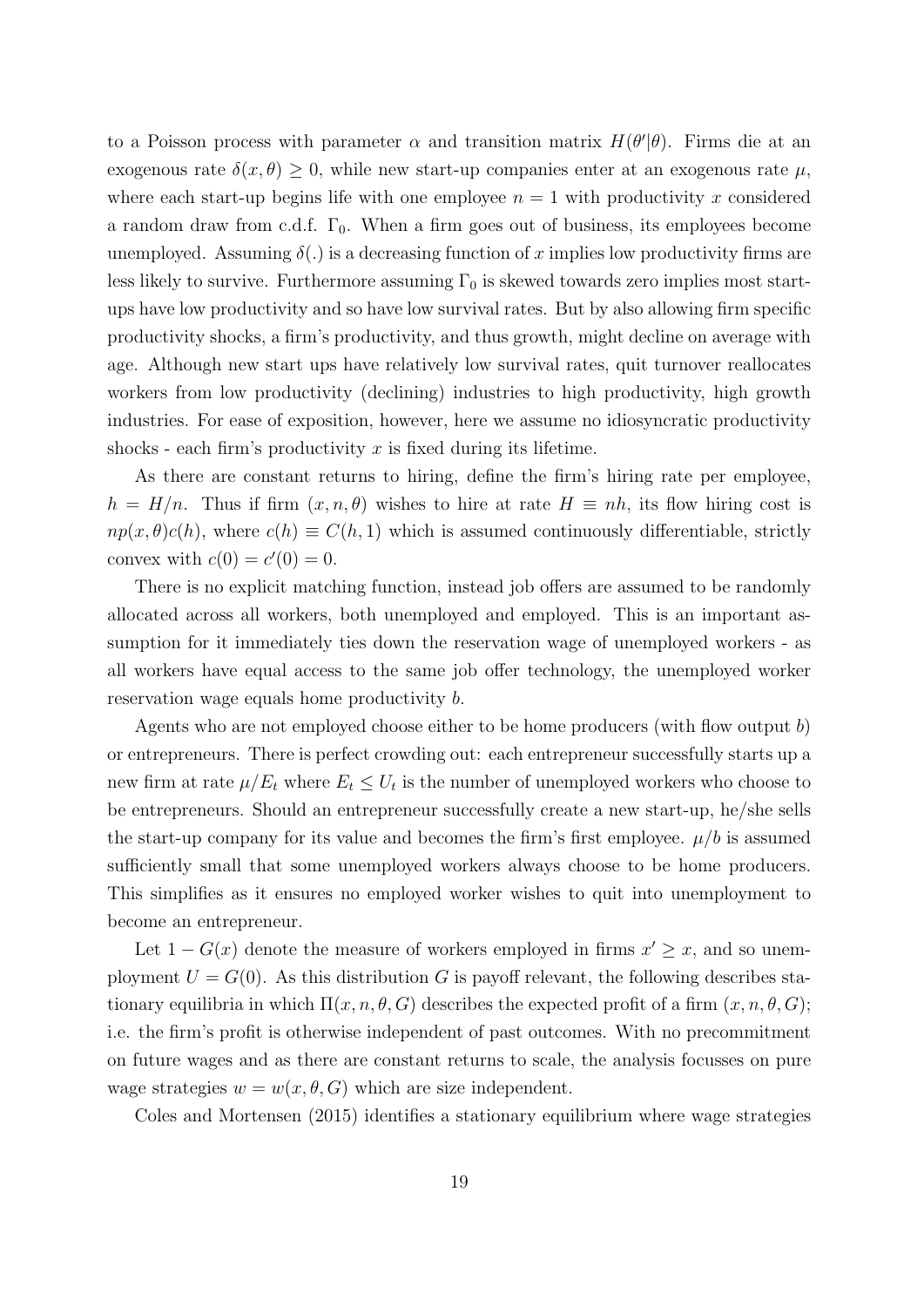$w(x, \theta, G)$  are strictly increasing with x; i.e. more productive firms pay higher wages. A convenient structure is to assume each firm's state  $x$  is private information (and potentially subject to shocks) as, with random contacts, the resulting wage structure is directly analogous to that of a first price auction with independent private values. Indeed the equilibrium wage equation, described below, has the same monopsony structure as (9) in BM. Equilibrium quit turnover then has a very simple property: as higher productivity firms always pay higher wages, all employed workers quit to any outside offer which offers a higher wage (as workers believe the outside firm is more productive and will pay higher wages in the entire future).

Consider then a stationary equilibrium in which firm  $(x, n, \theta, G)$  chooses wage w' and per employee recruitment effort h' to maximise profit  $\Pi(x, n, \theta, G)$ . As the constant returns to scale structure implies  $\Pi(x, n, \theta, G) = nv(x, \theta, G)$ , Coles and Mortensen (2015) show the value of each employee  $v(.)$  is given by the Bellman equation:

$$
(r + \delta(x, \theta) + \alpha)v(x, .) = \max_{w', h' \ge 0} \left\langle \begin{array}{c} p(x, \theta) + [h'v(x, .) - p(x, \theta)c(h')] \\ - [w' + q(w', .)v(x, .)] \\ + \alpha \int_{\underline{\theta}}^{\overline{\theta}} [v(x, \theta', .)] dH(\theta'|\theta) + \frac{\partial v}{\partial t} \end{array} \right\rangle, \tag{10}
$$

where (i) the firm uses employee time to help in the recruitment process (at cost  $p(x, \theta)c(h')$ ) where a successful new recruit adds value  $v$  to the firm, (ii) the wage paid  $w'$  directly affects the quit rate  $q(.)$  of each employee where the firm loses continuation value  $v(.)$  in the event of a quit, (iii) there are aggregate productivity shocks which occur at rate  $\alpha$ . The final term  $\partial v/\partial t$  is shorthand for the change in  $v(.)$  due to changes in G over time. We return to this latter object, and the endogenous quit function  $q(.)$ , below.

The Bellman equation (10) implies optimal  $h = h(x, \theta, G)$  where

$$
c'(h) = \frac{v(x, \theta, G)}{p(x, \theta)},
$$
\n(11)

and so is independent of firm size.

To identify the equilibrium quit function, note that should firm  $x$  make a job offer at wage  $w = w(x,.)$  then, given offers are randomly allocated, its job offer is only accepted with probability  $G(x)$  by those workers not employed on higher wages in higher productivity firms]. Thus if firm x successfully recruits at rate  $H = nh$ , it must make job offers at rate  $nh/G(x)$ . Aggregating job offer rates across all firms, noting there is a unit measure of workers, implies each worker receives a job offer at rate

$$
\lambda(\theta, G) = \int_0^1 \frac{h(x, \theta, G)}{G(x)} dG(x),\tag{12}
$$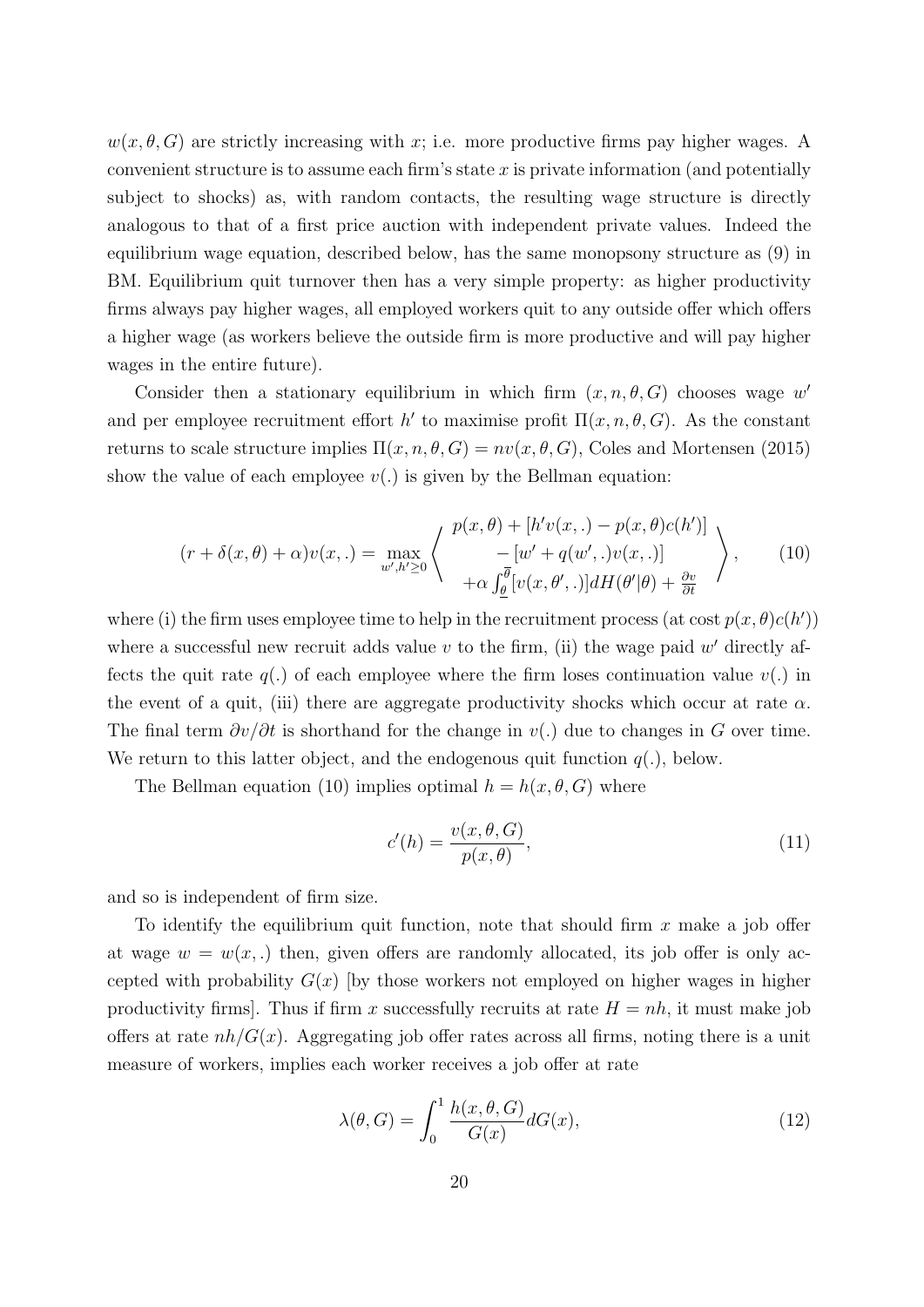where  $dG(x)$  describes the measure of workers employed at type x firms. As in equilibrium workers only quit to higher productivity firms (which pay higher wages), then the equilibrium quit rate at firm  $x$  is:

$$
\widehat{q}(x,\theta,G) = \int_{x}^{1} \frac{h(z,\theta,G)}{G(z)} dG(z).
$$
\n(13)

The actual quit rate at firm  $x$ , of course, depends on the firm's announced wage  $w'$ . As wage strategies are strictly increasing in  $x$  while  $x$  is private information, then should a firm announce wage w', each employee infers it has productivity  $\hat{x}(w', \theta, G)$  given by  $w(\hat{x}, \theta, G) = w'$ . In this way, should a firm raise its wage, employees infer the firm has enjoyed a favourable productivity shock (to  $\hat{x}$ ) and so predict future wages at this firm in line with that updated rank. Thus given announced wage  $w'$ , the equilibrium quit function is:

$$
q(w', \theta, G) = \int_{\widehat{x}(w', \cdot)}^1 \frac{h(z, \theta, G)}{G(z)} dG(z). \tag{14}
$$

The Bellman equation (10) thus implies optimal wage strategy

$$
w(x,.) = \arg\min_{w'} \left[ w' + v(x,.) \int_{\hat{x}(w',.)}^{1} \frac{h(z, \theta, G)}{G(z)} dG(z) \right],
$$
 (15)

with belief  $\hat{x}(w',.)$  described above. The monopsonist thus trades-off lower wages against higher quit rates. Coles and Mortensen (2015) establish the following wage equation.

The Wage Equation: If G is differentiable, equilibrium  $w(.)$  is the solution to the initial value problem:

$$
\frac{\partial w}{\partial x} = \frac{v(x,.)h(x,.)G'(x)}{G(x)}
$$
 for all  $x \in [0, 1]$  (16)

with  $w(0, .) = b$ .

Equation (16) is directly equivalent to the monopsony wage equation (9) in the BM framework but here extended to the stochastic environment. As

$$
\frac{\partial w}{\partial x} = -\frac{\partial \widehat{q}}{\partial x} v(x, .),
$$

then along the equilibrium wage profile  $w(.)$ , each firm x increases its wage offer to its equilibrium wage  $w(x)$  where the marginal cost of paying a higher wage to current incumbents equals its marginal return, which is the firm's employee value  $v(.)$  multiplied by the marginal fall in the employee quit rate. Of course firms with higher valuations  $v(x,.)$ post higher wages and enjoy lower quit rates.

Equilibrium, however, remains potentially complex for wages and hires depend on G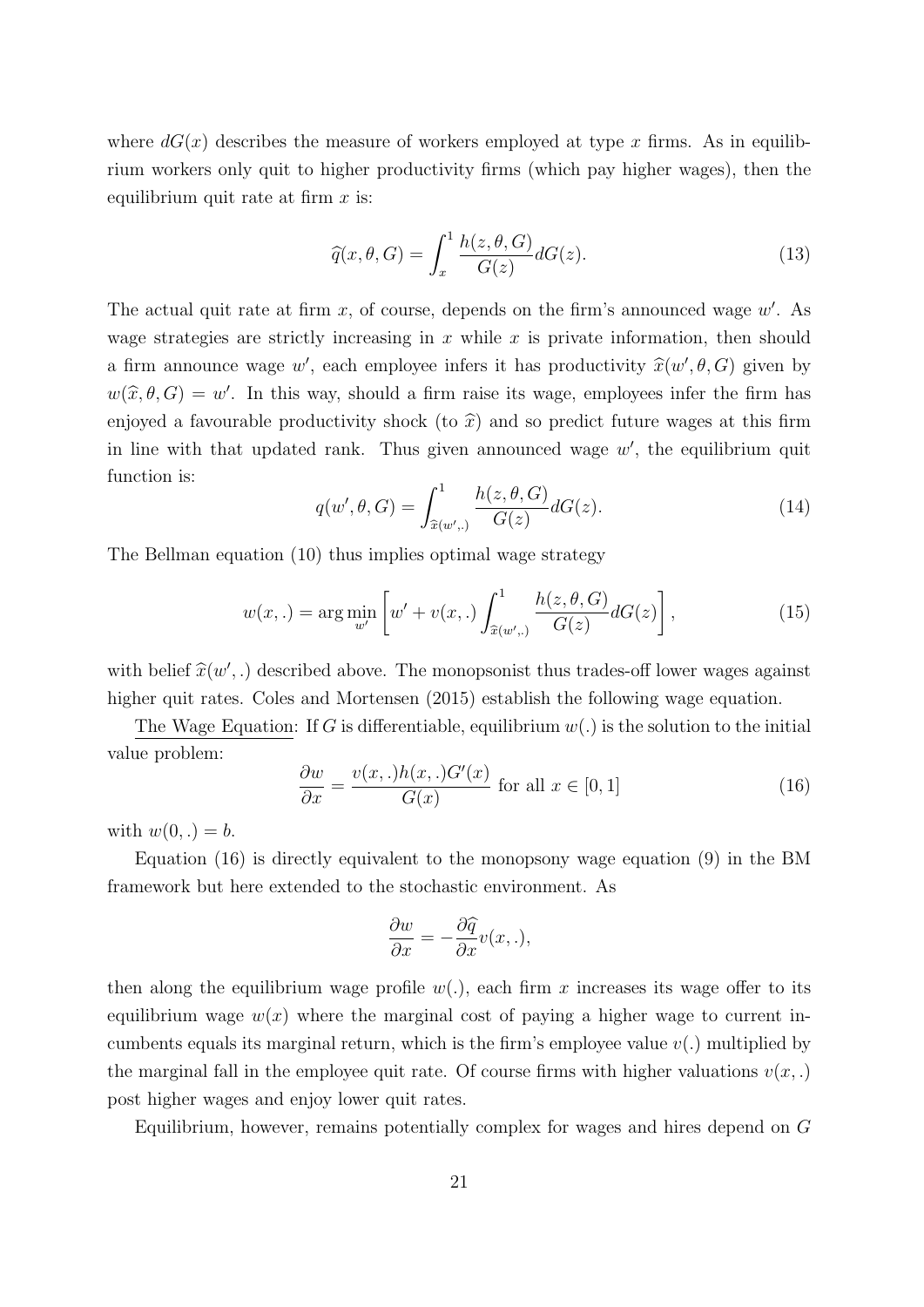which evolves endogenously and is infinitely dimensional. The constant returns structure however yields the critical simplification: suppose x takes a discrete set of values  $x \in$  $\{x_1, ..., x_I\}$  and let  $N_i$  denote the number of workers employed in firms  $x = x_i$ . It turns out this finite vector  $\underline{N}$  is a sufficient statistic for the infinitely dimensional  $G(.)$  in a stationary equilibrium. Furthermore the equilibrium firm values  $v(x_i, \underline{N})$  can be computed directly using value function iteration.<sup>8</sup> .

Here we illustrate the result for the single firm type case: that  $p(x, \theta) = \overline{p}(\theta)$  and  $\delta(x,\theta) = \overline{\delta}(\theta)$  for all  $x \in [0,1]^9$  With identical firms, the Envelope Theorem implies all firms make the same profit  $v = \overline{v}$  and each hires at the same rate  $\overline{h}$ . Aggregation then implies job offer rate

$$
\lambda(.) = \int_0^1 \frac{\overline{h} dG(x)}{G(x)} = -\overline{h} \ln U.
$$
 (17)

This is the critical simplification: with a single firm type, the aggregate job offer rate depends on U but is otherwise independent of  $G(.)$ . It now follows that equilibrium  $v = \overline{v}(\theta, U);$  i.e. unemployment U, a scalar, is a sufficient statistic for G. Given such a  $v(.)$ , hires  $\overline{h}(\theta, U)$  are given by  $c'(\overline{h}) = \overline{v}/\overline{p}(\theta)$ . Putting  $x = 0$  in (10) implies  $\overline{v}(\theta, U)$  is then given by the differential equation:

$$
[r + \delta(\theta)]\overline{v}(\theta, U) = \left\langle \begin{array}{c} \overline{p}(\theta) - b + h(\theta, U)\overline{v}(\theta, U) \\ + \max_{h'} \left[h'\overline{v}(\theta, U) - \overline{p}(\theta)c(h')\right] \\ + \alpha \int_{\underline{\theta}}^{\overline{\theta}} \left[\overline{v}(\theta', U) - \overline{v}(\theta, U)\right] dH(\theta'|\theta) + \frac{\partial v}{\partial U} U \end{array} \right\rangle, \tag{18}
$$

where the final term describes how time varying unemployment affects the value of an employee. As equilibrium turnover implies

$$
\dot{U} = \delta(\theta)[1 - U] - \lambda(\theta, U)U - \mu,
$$
\n(19)

it is immediate that  $(\theta, U)$  is sufficient information to compute equilibrium  $v(.)$ .

With no shocks,  $\alpha = 0$ , equilibrium is unique and corresponds to the saddle path solution to (18) and (19). To compute  $v(.)$  numerically with stochastic shocks, however, forward integration of (18) over an (arbitrary small) time period  $\Delta$  yields the simple recursive equation:

<sup>&</sup>lt;sup>8</sup>This critical simplification does not occur without the constant returns hiring structure. Moscarini and Postel-Vinay (2015) instead propose a numerical algorithm which approximates  $\Pi(x, \theta, G)$  where  $G(.)$  remains an aggregate state variable

<sup>&</sup>lt;sup>9</sup>Note there is equilibrium wage dispersion in this case and firms are indifferent between all equilibrium wage strategies. As is standard, Coles and Mortensen (2015) assume firms use pure wage strategies and for the identical firms case,  $x$  describes the firm's rank in the wage distribution which, on start-up, is allocated  $x \sim U[0, 1]$ .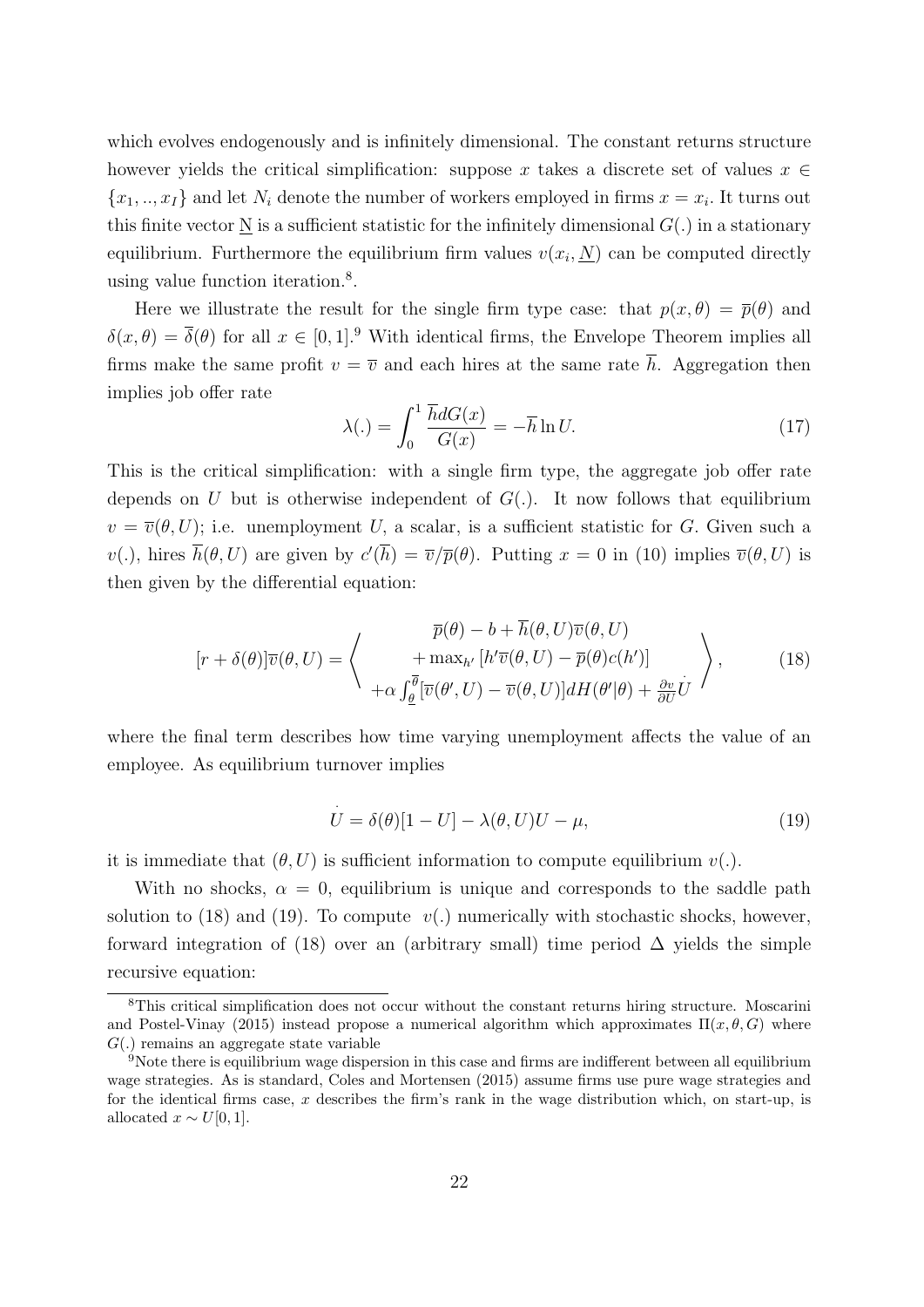$$
\overline{v}(\theta, U) = \max_{h \ge 0} \left\{ \begin{array}{l} \left[ \overline{p}(\theta) - b + h \overline{v}(\theta, U) - \overline{p}(\theta) c(h) + \alpha \int \overline{v}(\theta, U) dH(\theta'|\theta) \right] \Delta \\ + e^{-(r + \delta + \lambda + \alpha)\Delta} \overline{v}(\theta, U^{\Delta}), \end{array} \right\} \tag{20}
$$

where  $U^{\Delta} = U + U(.)\Delta$  with  $U(\theta, U)$  given by (19),  $\lambda = -\overline{h} \ln U$  and  $c'(\overline{h}) = \overline{v}/\overline{p}$ .

Equation  $(20)$  reveals the underlying market structure: each firm chooses hire rate h to maximise profit given all other firms hire at rate  $\bar{h}(.)$ . There is a poaching externality: the aggregate hire rate  $\bar{h}$  directly affects each employee's propensity to quit, where a quit is costly to a firm. Equation  $(20)$  identifies the firm's optimal recruitment rate h as a best response to aggregate  $\bar{h}$ , and equilibrium is the fixed point where  $\bar{h}$  equals that best response for all  $(\theta, U)$ . Using (20),  $\overline{v}(\theta, U)$  can be directly computed using standard value function iteration.

Equilibrium with dynamic monopsony is not efficient. The insights are particularly clear in a steady state environment with no shocks. In that case with identical workers, the Walrasian auctioneer announces a single wage which all firms pay, there is no quit turnover and the market clearing wage with full employment ensures gross hires equals gross separations through job destruction. The monopsony equilibrium, however, finds firms pay wages below the Walrasian level. In steady state and with disperse firm types, it can be shown the type-x firm size distribution is Pareto with average firm size

$$
\overline{n}(x) = \frac{\delta_0}{\delta_0 + \widehat{q}(x) - h(x)}.\tag{21}
$$

Note that positive quit rates  $\hat{q}(x)$  directly reduce average employment as each quit corresponds to a job destruction and it takes time to hire replacement employees. Instead of full employment, equilibrium quit turnover with dynamic monopsony thus implies unemployment is inefficiently high.

# 6 Conclusion

This chapter has described three key approaches on equilibrium quit turnover with costly hiring and aggregate shocks. Each framework provides highly promising directions for future work on the dynamics of unemployment and quit turnover.

The Menzio and Shi (2011) directed search approach illustrates how on-the-job search affects the evolution of vacancies and unemployment over the cycle and so contributes to the so-called "Shimer puzzle", Shimer (2005). In this framework, high aggregate produc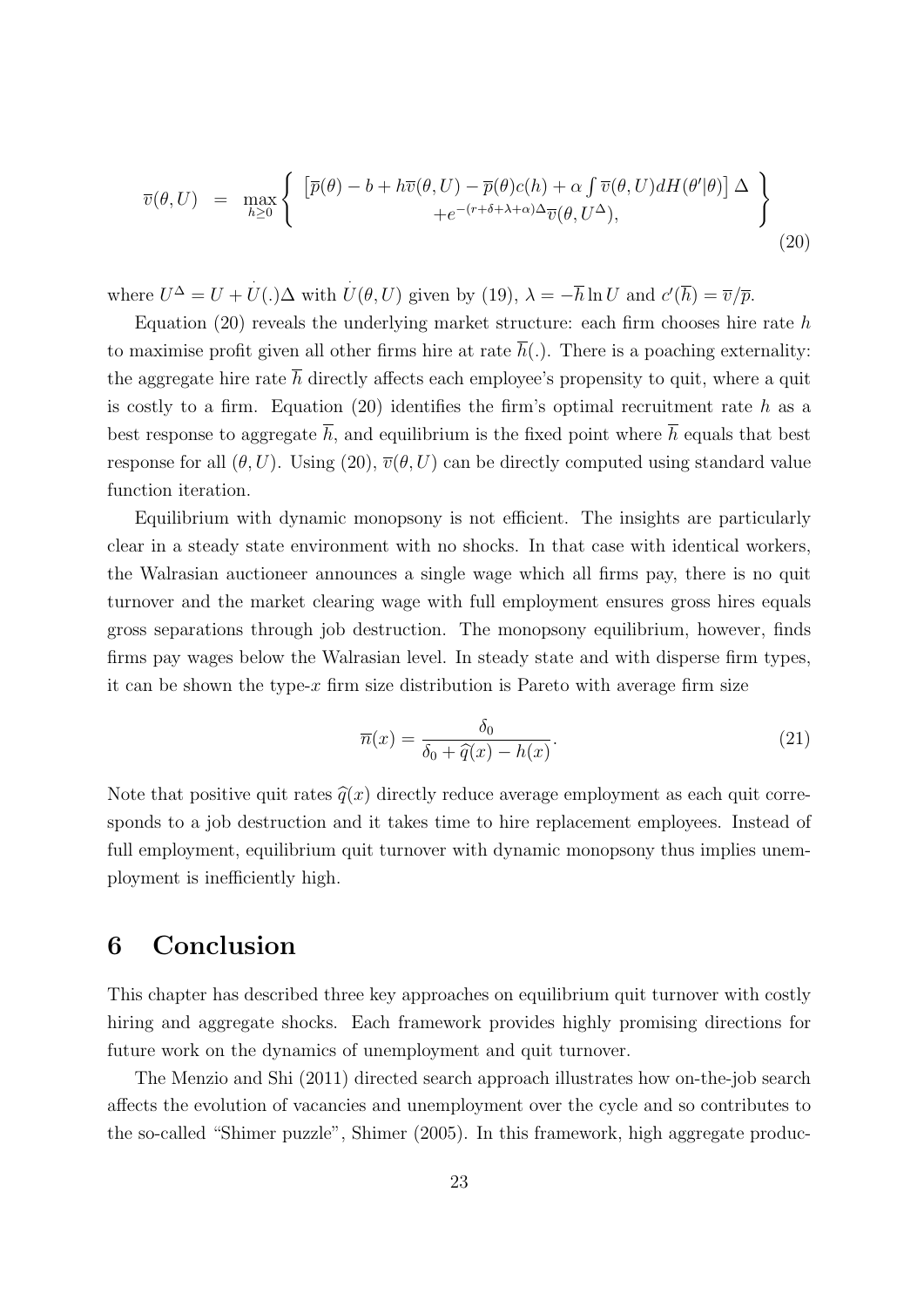tivity reduces reallocation costs  $k/y$  and both unemployed worker re-employment rates and employed worker job-to-job transition rates are strongly procyclical. A key insight is it explains how endogenous job destruction can generate a large part of unemployment volatility observed in the data (also see Robin (2011)). As the equilibrium is fully efficient, however, it offers limited policy insights.

Lise and Robin (2015) instead considers the assignment problem with frictions, where employed workers use on-the-job search to find better matches. As it is a fruitless strategy to seek only one's perfect match, a firm x is willing to hire any worker  $y \in m(x, \theta)$ with whom there is positive surplus  $S(x, y, \theta) > 0$ . In this framework a quit occurs if an employed worker  $y$  in firm  $x$  is contacted by a firm  $x'$  with whom there is greater match surplus, i.e. when  $S(x', y, \theta) > S(x, y, \theta)$ . Furthermore there is endogenous job destruction should a productivity  $\theta$  shock imply  $S(x, y, \theta) < 0$ . It fully characterises how such re-sorting evolves over the cycle and so provides a rich econometric framework which is highly tractable. Nevertheless as firms extract full surplus and matching occurs through a constant returns matching function, the insights of Hosios (1990) imply firms create too many vacancies and unemployment is consequently too low.

Coles and Mortensen (2015) instead consider dynamic monopsony where firms must pay the same wage to identical employees. Dynamic monopsony generates market inefficiencies and unemployment is inefficiently high, though not because firms choose too low hiring rates. Rather excessive quit rates imply excessive job destruction rates at low productivity firms (where replacing a worker who quits is a costly process). As quit turnover is strongly procyclical, unemployment is slow to recover in a boom and so is a highly persistent process even though gross hire flows are large and volatile. An important weakness of the framework, however, is that it does not consider endogenous job destruction and so does not generate the observed large increases in unemployment in recessions.

### References

- [1] Acemoglu, Daron and Robert Shimer. 2000. "Productivity gains from unemployment insurance." European Economic Review, 44(7): 1195-1224.
- [2] Acemoglu, Daron and Robert Shimer. 1999. "Holdups and Efficiency with Search Frictions." International Economic Review, 40(4): 827-49.
- [3] Bagger, Jesper, Francois Fontaine, Fabien Postel-Vinay and Jean-Marc Robin. 2014. "A Feasible Equilibrium Search Model of Individual Wage Dynamics with Human Capital Accumulation." American Economic Review, 104(6): 1551-1596.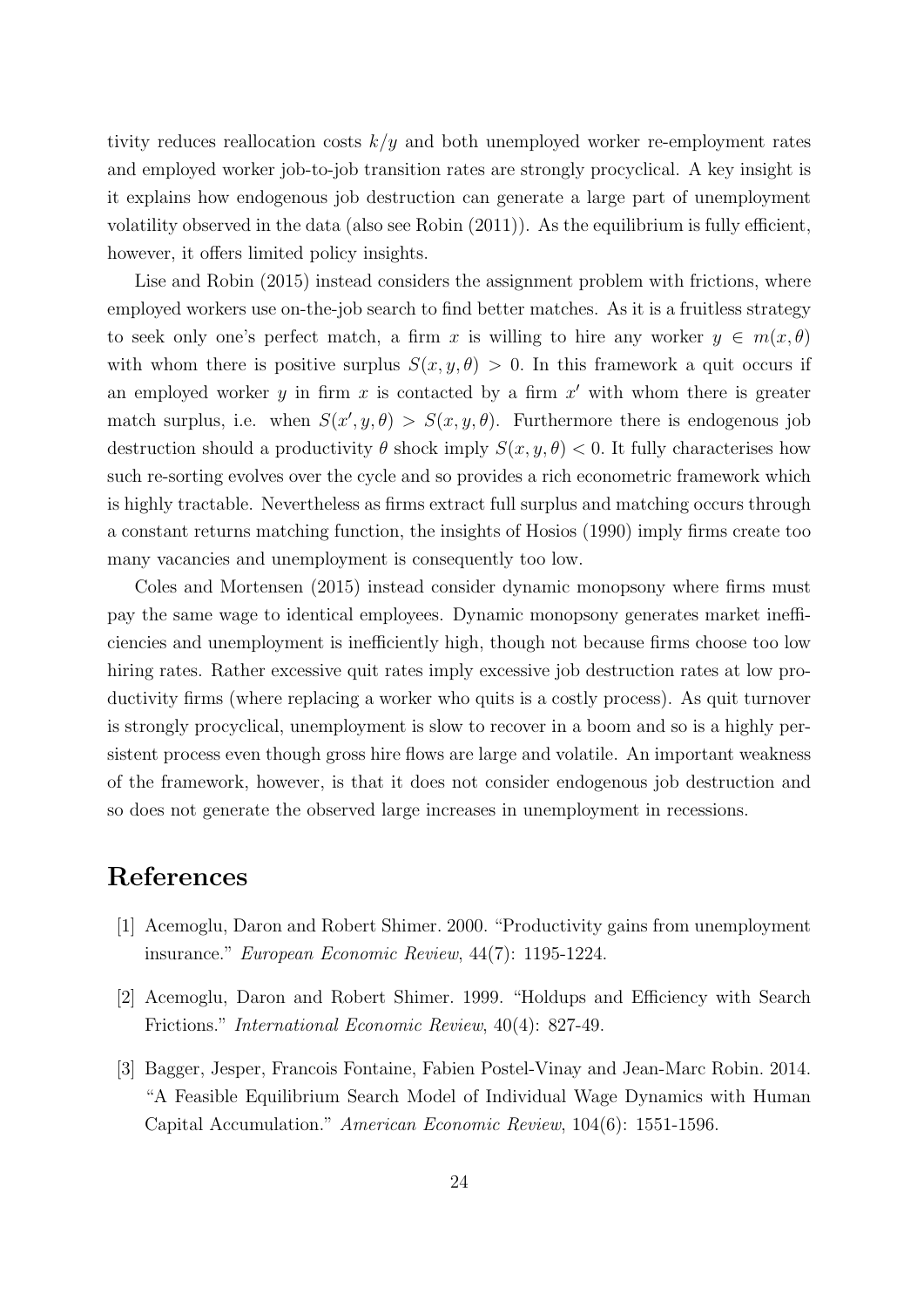- [4] Burdett, Kenneth. 1978. "A Theory of Employee Search and Quits." American Economic Review, 68(1): 212-220.
- [5] Burdett, Kenneth and Dale T. Mortensen. 1998. "Wage Differentials, Employer Size, and Unemployment." International Economic Review, 39(2): 257-273.
- [6] Burdett, Kenneth and Melvyn G. Coles. 2003. "Equilibrium Wage-Tenure Contracts." Econometrica, 71(5): 1377-1404.
- [7] Burdett, Kenneth, Carlos Carrillo-Tudela and Melvyn G. Coles. 2015."Wage Inequality." Mimeo, University of Essex, UK.
- [8] Burdett, Kenneth, Carlos Carrillo-Tudela and Melvyn G. Coles. 2011. "Human Capital Accumulation and Labour Market Equilibrium." International Economic Review, 52(3): 657-677.
- [9] Coles, Melvyn G. and Dale Mortensen. 2015. "Equilibrium Labour Turnover, Firm Growth and Unemployment." Mimeo, University of Essex, UK.
- [10] Coles, Melvyn and Eric Smith. 1998. "Marketplaces and Matching." International Economic Review, 39(1): 239-254.
- [11] Delacroix, Alain and Shouyong Shi. 2006. "Directed Search On The Job And The Wage Ladder." International Economic Review, 47(2): 651-699.
- [12] Eeckhout, Jan and Philipp Kircher. 2011. "Identifying Sorting in Theory." Review of Economic Studies, 78(3): 872-906.
- [13] Fallick, Bruce and Charles A. Fleischman. 2004. "Employer-to-employer Flows in the U.S. Labor Market: The Complete Picture of Gross Worker Flows." Finance and Economics Discussion Series 2004-34, Board of Governors of the Federal Reserve System, USA.
- [14] Guerrieri, Veronica, Robert Shimer and Randall Wright. 2010. "Adverse Selection in Competitive Search Equilibrium." Econometrica, 78(6): 1823-1862.
- [15] Marcus Hagedorn, Tzuo Hann Law and Iourii Manovskii. 2014. "Identifying Equilibrium Models of Labor Market Sorting." Mimeo, University of Pennsylvania, USA.
- [16] Hornstein, Andreas, Per Krusell and Giovanni L. Violante. 2011. "Frictional Wage Dispersion in Search Models: A Quantitative Assessment." American Economic Review, 101(7): 2873-2898.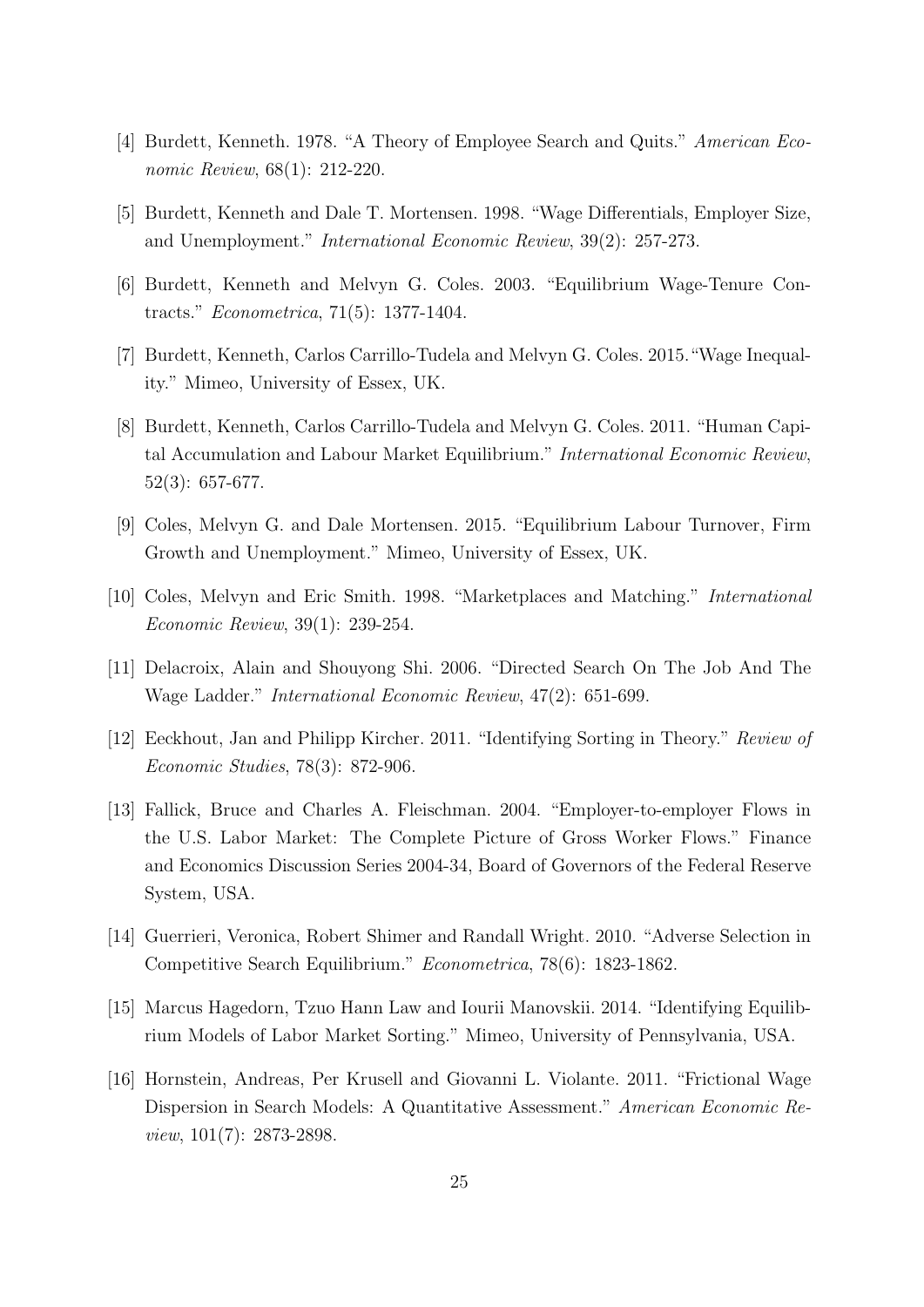- [17] Hosios, Arthur. 1991. "On the Efficiency of Matching and Related Models of Search and Unemployment." Review of Economic Studies, 57(2): 279-298.
- [18] Lamadon, Thibaut, Jeremy Lise, Costas Meghir and Jean-Marc Robin. 2014. "Matching, Sorting and Wages." Mimeo, University College London, UK.
- [19] Lentz, Rasmus. 2014. "Optimal Employment Contracts with Hidden Search." Mimeo, University of Wisconsin-Madison, USA.
- [20] Lise, Jeremy and Jean-Marc Robin. 2015. "The Macro-dynamics of Sorting between Workers and Firms." Mimeo, University College London, UK.
- [21] Lise, Jeremy. 2013. "On-the-Job Search and Precautionary Savings." Review of Economic Studies, 80(3): 1086-1113.
- [22] Manning, Alan. 2003. Monopsony in Motion: Imperfect Competition in the Labour Market, Princeton, NJ, USA: Princeton University Press.
- [23] Menzio, Guido and Shouyong Shi. 2011. "Efficient Search on the Job and the Business Cycle." Journal of Political Economy, 119(3): 468-510.
- [24] Mortensen, Dale T. 2003. Wage Dispersion: Why are Similar Workers Paid Differently?, Cambridge, MA, USA: MIT Press.
- [25] Mortensen, Dale and Christopher Pissarides. 1994. "Job Creation and Job Destruction in the Theory of Unemployment." Review of Economic Studies, 61(3): 397-415.
- [26] Moscarini, Guiseppe and Fabien Postel-Vinay. 2013. "Stochastic Search Equilibrium." Review of Economic Studies, 80(4): 1545-81.
- [27] Postel-Vinay, Fabien and Jean-Marc Robin. 2004. "To Match or Not to Match? Optimal Wage Policy With Endogenous Worker Search Intensity." Review of Economic Dynamics, 7(2): 297-330.
- [28] Postel-Vinay, Fabien and Jean-Marc Robin. 2002. "Equilibrium Wage Dispersion with Worker and Employer Heterogeneity." *Econometrica*, 70(6): 2295-2350.
- [29] Robin, Jean-Marc. 2011. "On the Dynamics of Unemployment and Wage Distributions." Econometrica, 79(5): 1327-1355.
- [30] Rogerson, Richard, Robert Shimer and Randall Wright. 2005. "Search-Theoretic Models of the Labor Market: A Survey." The Journal of Economic Literature, XLIII: 959-988.